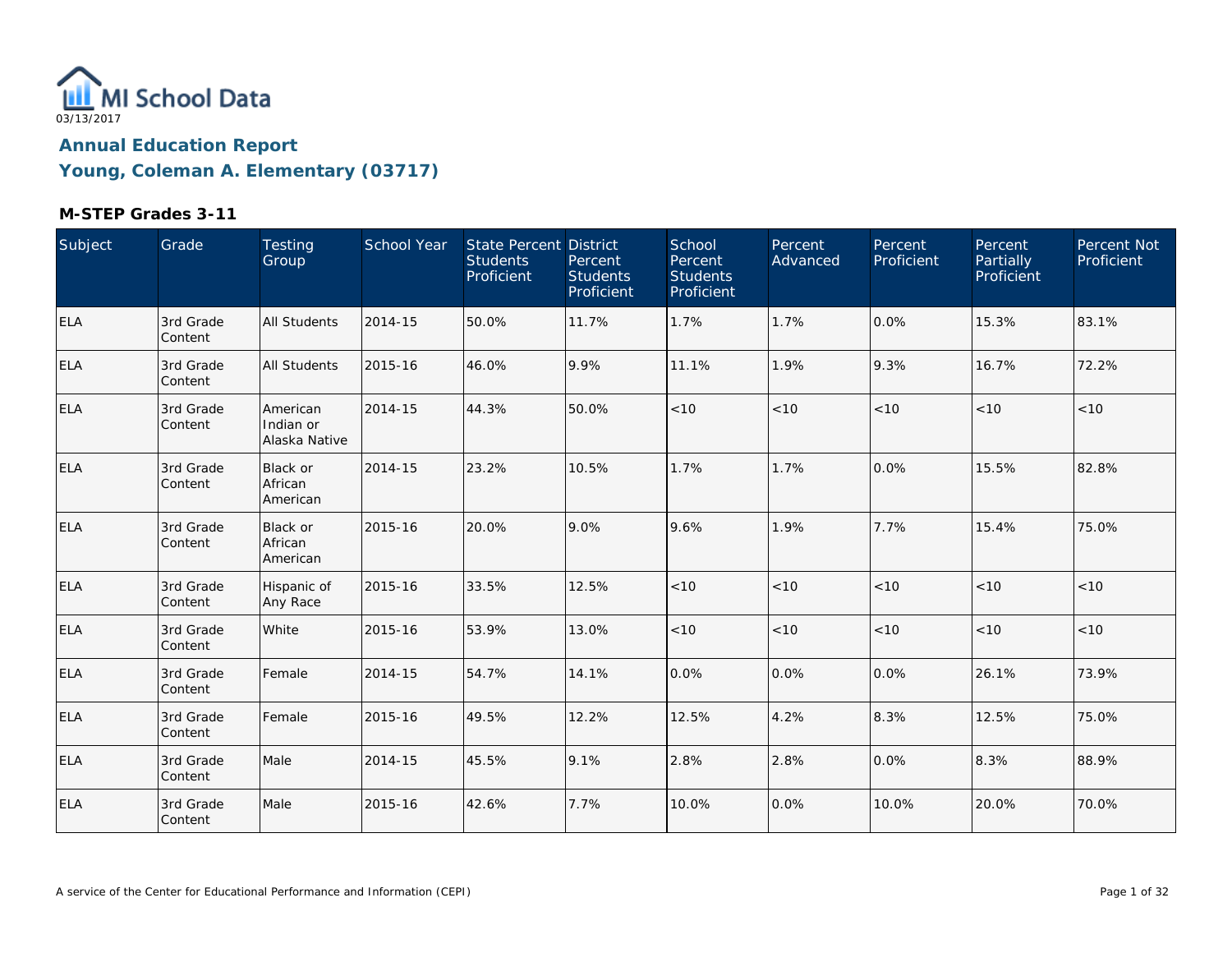

| Subject    | Grade                | Testing<br>Group                            | School Year | <b>State Percent District</b><br><b>Students</b><br>Proficient | Percent<br><b>Students</b><br>Proficient | School<br>Percent<br><b>Students</b><br>Proficient | Percent<br>Advanced | Percent<br>Proficient | Percent<br>Partially<br>Proficient | Percent Not<br>Proficient |
|------------|----------------------|---------------------------------------------|-------------|----------------------------------------------------------------|------------------------------------------|----------------------------------------------------|---------------------|-----------------------|------------------------------------|---------------------------|
| <b>ELA</b> | 3rd Grade<br>Content | Economically<br>Disadvantaged               | 2014-15     | 35.3%                                                          | 10.4%                                    | 0.0%                                               | 0.0%                | $0.0\%$               | 16.0%                              | 84.0%                     |
| <b>ELA</b> | 3rd Grade<br>Content | Economically<br>Disadvantaged               | 2015-16     | 31.1%                                                          | 8.7%                                     | 12.5%                                              | 2.5%                | 10.0%                 | 17.5%                              | 70.0%                     |
| <b>ELA</b> | 3rd Grade<br>Content | Students With<br><b>Disabilities</b>        | 2014-15     | 23.3%                                                          | 7.9%                                     | < 10                                               | < 10                | < 10                  | < 10                               | < 10                      |
| <b>ELA</b> | 3rd Grade<br>Content | <b>Students With</b><br><b>Disabilities</b> | 2015-16     | 20.7%                                                          | 6.4%                                     | < 10                                               | < 10                | < 10                  | < 10                               | $<10$                     |
| <b>ELA</b> | 4th Grade<br>Content | <b>All Students</b>                         | 2014-15     | 46.6%                                                          | 11.5%                                    | 6.9%                                               | 0.0%                | 6.9%                  | 3.4%                               | 89.7%                     |
| <b>ELA</b> | 4th Grade<br>Content | All Students                                | 2015-16     | 46.3%                                                          | 10.9%                                    | 3.9%                                               | 2.0%                | 2.0%                  | 15.7%                              | 80.4%                     |
| <b>ELA</b> | 4th Grade<br>Content | American<br>Indian or<br>Alaska Native      | 2015-16     | 40.2%                                                          | 43.8%                                    | < 10                                               | < 10                | < 10                  | < 10                               | < 10                      |
| <b>ELA</b> | 4th Grade<br>Content | Black or<br>African<br>American             | 2014-15     | 21.2%                                                          | 10.6%                                    | 6.9%                                               | 0.0%                | 6.9%                  | 3.4%                               | 89.7%                     |
| ELA        | 4th Grade<br>Content | Black or<br>African<br>American             | 2015-16     | 20.4%                                                          | 9.7%                                     | 4.0%                                               | 2.0%                | 2.0%                  | 16.0%                              | 80.0%                     |
| <b>ELA</b> | 4th Grade<br>Content | Female                                      | 2014-15     | 51.5%                                                          | 14.5%                                    | 11.1%                                              | 0.0%                | 11.1%                 | 0.0%                               | 88.9%                     |
| <b>ELA</b> | 4th Grade<br>Content | Female                                      | 2015-16     | 50.9%                                                          | 13.0%                                    | 4.3%                                               | 4.3%                | 0.0%                  | 13.0%                              | 82.6%                     |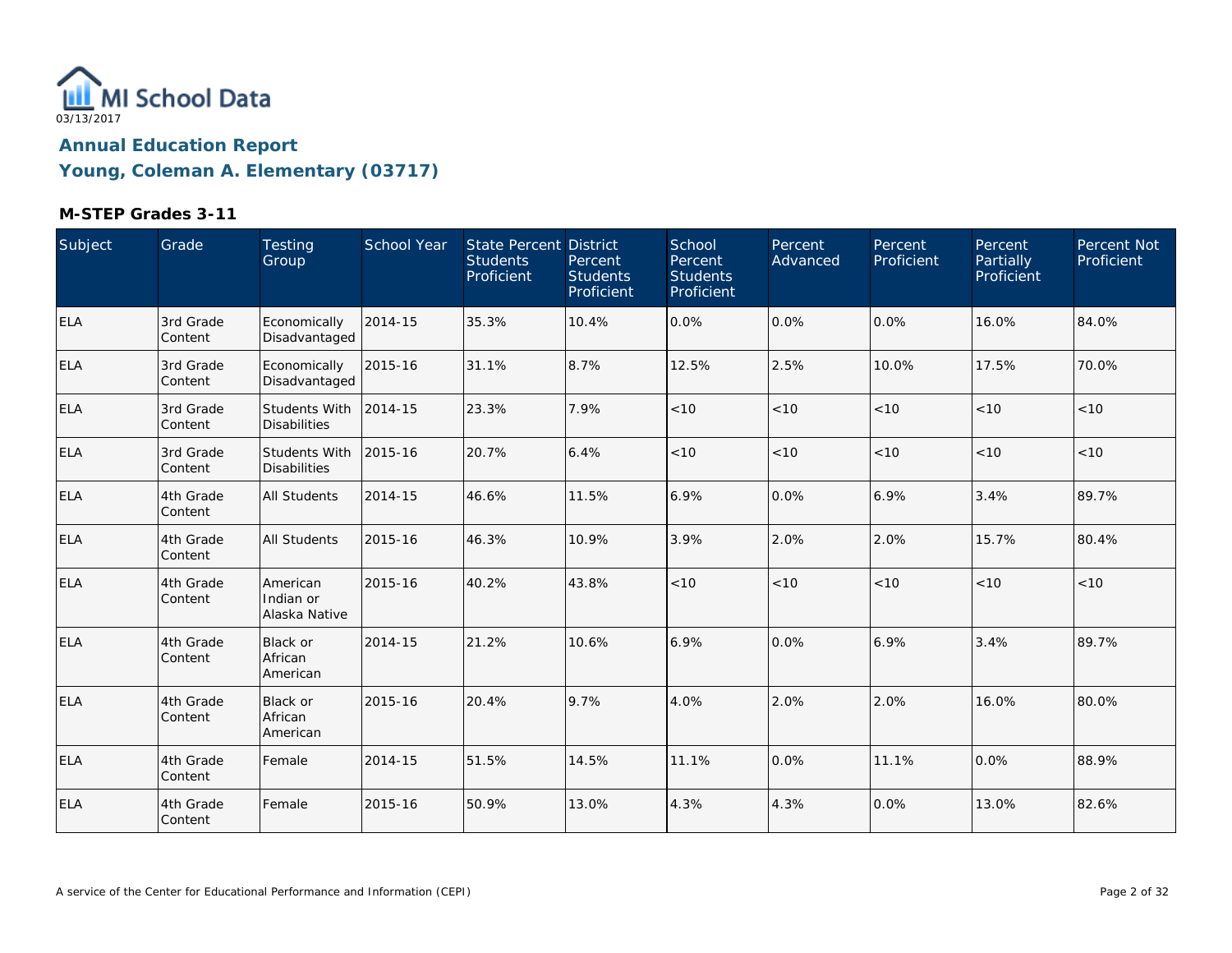

## **Young, Coleman A. Elementary (03717)**

| Subject    | <b>Grade</b>          | Testing<br>Group                            | School Year | <b>State Percent District</b><br><b>Students</b><br>Proficient | Percent<br><b>Students</b><br>Proficient | School<br>Percent<br><b>Students</b><br>Proficient | Percent<br>Advanced | Percent<br>Proficient | Percent<br>Partially<br>Proficient | Percent Not<br>Proficient |
|------------|-----------------------|---------------------------------------------|-------------|----------------------------------------------------------------|------------------------------------------|----------------------------------------------------|---------------------|-----------------------|------------------------------------|---------------------------|
| <b>ELA</b> | 4th Grade<br>Content  | Male                                        | 2014-15     | 41.8%                                                          | 8.7%                                     | 3.2%                                               | 0.0%                | 3.2%                  | 6.5%                               | 90.3%                     |
| <b>ELA</b> | 4th Grade<br>Content  | Male                                        | 2015-16     | 41.8%                                                          | 8.7%                                     | 3.6%                                               | 0.0%                | 3.6%                  | 17.9%                              | 78.6%                     |
| ELA        | 4th Grade<br>Content  | Economically<br>Disadvantaged               | 2014-15     | 30.9%                                                          | 10.0%                                    | 6.7%                                               | 0.0%                | 6.7%                  | 4.4%                               | 88.9%                     |
| ELA        | 4th Grade<br>Content  | Economically<br>Disadvantaged               | 2015-16     | 30.8%                                                          | 10.1%                                    | 2.5%                                               | 0.0%                | 2.5%                  | 20.0%                              | 77.5%                     |
| ELA        | 4th Grade<br>Content  | Students With<br><b>Disabilities</b>        | 2014-15     | 17.2%                                                          | 3.8%                                     | < 10                                               | < 10                | < 10                  | < 10                               | < 10                      |
| <b>ELA</b> | 4th Grade<br> Content | <b>Students With</b><br><b>Disabilities</b> | 2015-16     | 17.5%                                                          | 4.5%                                     | $<10$                                              | < 10                | < 10                  | < 10                               | < 10                      |
| <b>ELA</b> | 5th Grade<br>Content  | All Students                                | 2014-15     | 48.7%                                                          | 12.7%                                    | 3.2%                                               | 0.0%                | 3.2%                  | 12.7%                              | 84.1%                     |
| ELA        | 5th Grade<br>Content  | <b>All Students</b>                         | 2015-16     | 50.6%                                                          | 12.8%                                    | 8.7%                                               | 2.2%                | 6.5%                  | 26.1%                              | 65.2%                     |
| <b>ELA</b> | 5th Grade<br>Content  | American<br>Indian or<br>Alaska Native      | 2015-16     | 43.0%                                                          | 7.7%                                     | < 10                                               | < 10                | < 10                  | < 10                               | < 10                      |
| ELA        | 5th Grade<br>Content  | Black or<br>African<br>American             | 2014-15     | 22.5%                                                          | 11.4%                                    | 3.2%                                               | 0.0%                | 3.2%                  | 12.7%                              | 84.1%                     |
| <b>ELA</b> | 5th Grade<br>Content  | <b>Black or</b><br>African<br>American      | 2015-16     | 23.7%                                                          | 12.3%                                    | 8.9%                                               | 2.2%                | 6.7%                  | 26.7%                              | 64.4%                     |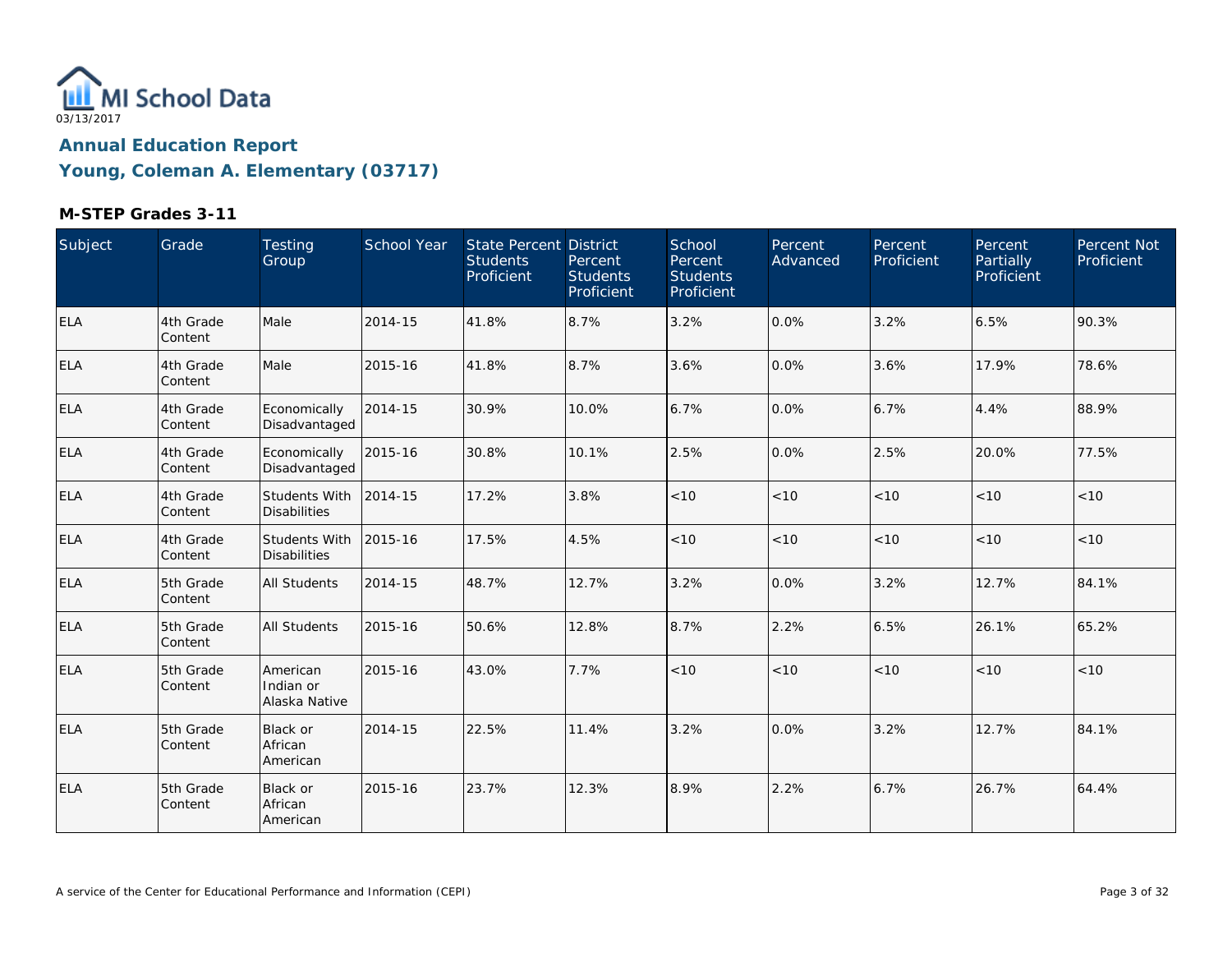

### **Young, Coleman A. Elementary (03717)**

| Subject     | Grade                | Testing<br>Group                       | School Year | <b>State Percent District</b><br><b>Students</b><br>Proficient | Percent<br><b>Students</b><br>Proficient | School<br>Percent<br><b>Students</b><br>Proficient | Percent<br>Advanced | Percent<br>Proficient | <b>Percent</b><br>Partially<br>Proficient | Percent Not<br>Proficient |
|-------------|----------------------|----------------------------------------|-------------|----------------------------------------------------------------|------------------------------------------|----------------------------------------------------|---------------------|-----------------------|-------------------------------------------|---------------------------|
| <b>ELA</b>  | 5th Grade<br>Content | Female                                 | 2014-15     | 54.3%                                                          | 14.6%                                    | 2.9%                                               | 0.0%                | 2.9%                  | 8.8%                                      | 88.2%                     |
| ELA         | 5th Grade<br>Content | Female                                 | 2015-16     | 55.8%                                                          | 15.4%                                    | 9.1%                                               | 4.5%                | 4.5%                  | 40.9%                                     | 50.0%                     |
| <b>ELA</b>  | 5th Grade<br>Content | Male                                   | 2014-15     | 43.3%                                                          | 10.8%                                    | 3.4%                                               | 0.0%                | 3.4%                  | 17.2%                                     | 79.3%                     |
| <b>ELA</b>  | 5th Grade<br>Content | Male                                   | 2015-16     | 45.5%                                                          | 10.4%                                    | 8.3%                                               | 0.0%                | 8.3%                  | 12.5%                                     | 79.2%                     |
| <b>ELA</b>  | 5th Grade<br>Content | Economically<br>Disadvantaged          | 2014-15     | 32.6%                                                          | 10.8%                                    | 2.0%                                               | 0.0%                | 2.0%                  | 11.8%                                     | 86.3%                     |
| <b>ELA</b>  | 5th Grade<br>Content | Economically<br>Disadvantaged          | 2015-16     | 34.4%                                                          | 11.3%                                    | 8.1%                                               | 0.0%                | 8.1%                  | 21.6%                                     | 70.3%                     |
| ELA         | 5th Grade<br>Content | Students With<br><b>Disabilities</b>   | 2014-15     | 14.6%                                                          | 5.7%                                     | < 10                                               | < 10                | < 10                  | < 10                                      | < 10                      |
| <b>ELA</b>  | 5th Grade<br>Content | Students With<br><b>Disabilities</b>   | 2015-16     | 16.1%                                                          | 4.5%                                     | 8.3%                                               | 0.0%                | 8.3%                  | 16.7%                                     | 75.0%                     |
| Mathematics | 3rd Grade<br>Content | All Students                           | 2014-15     | 48.8%                                                          | 12.8%                                    | 1.7%                                               | 0.0%                | 1.7%                  | 15.3%                                     | 83.1%                     |
| Mathematics | 3rd Grade<br>Content | All Students                           | 2015-16     | 45.2%                                                          | 10.4%                                    | 5.6%                                               | 0.0%                | 5.6%                  | 25.9%                                     | 68.5%                     |
| Mathematics | 3rd Grade<br>Content | American<br>Indian or<br>Alaska Native | 2014-15     | 44.4%                                                          | 35.7%                                    | < 10                                               | < 10                | < 10                  | < 10                                      | $<10$                     |
| Mathematics | 3rd Grade<br>Content | Black or<br>African<br>American        | 2014-15     | 20.3%                                                          | 11.5%                                    | 1.7%                                               | 0.0%                | 1.7%                  | 15.5%                                     | 82.8%                     |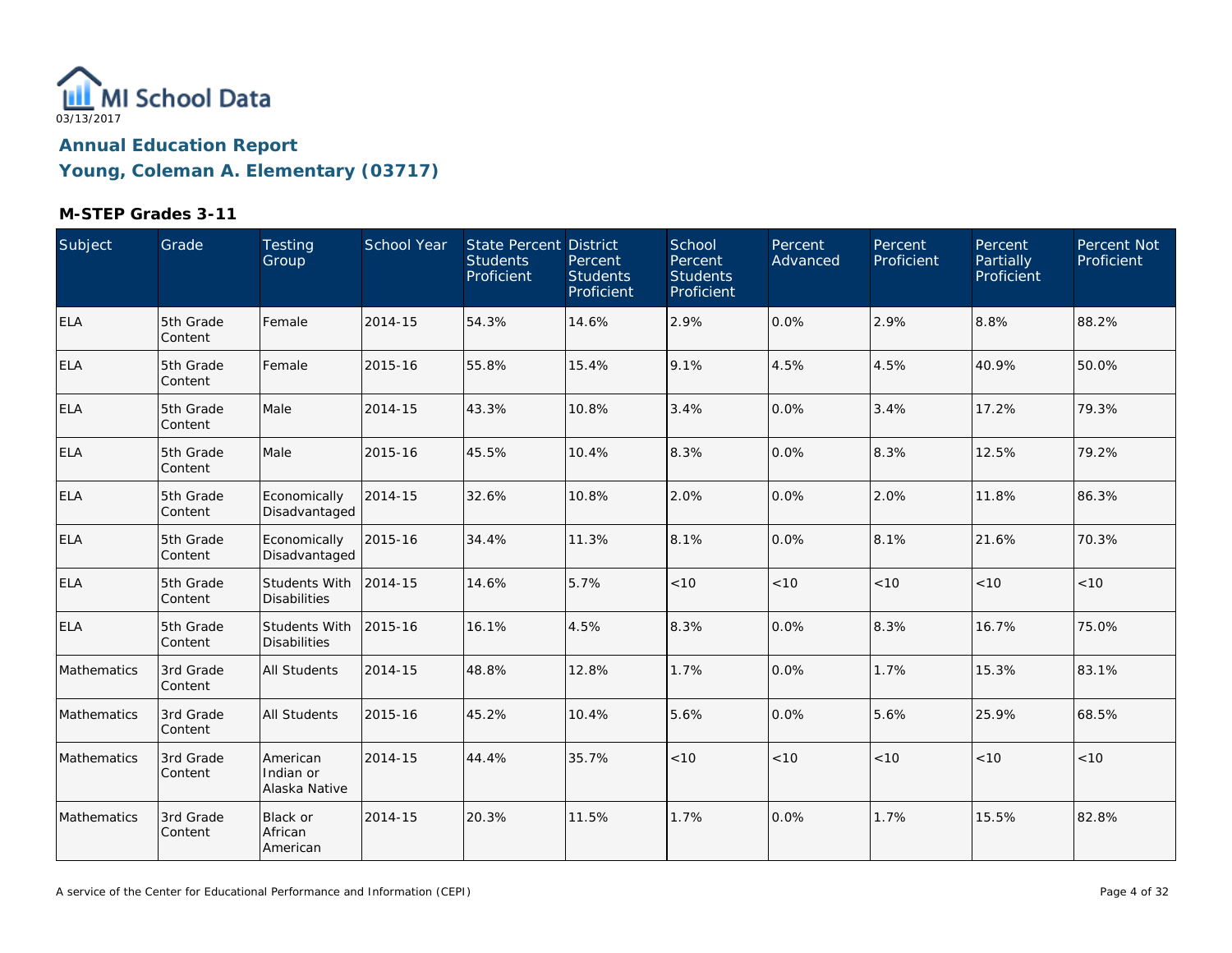

| Subject     | Grade                | Testing<br>Group                            | <b>School Year</b> | State Percent District<br><b>Students</b><br>Proficient | Percent<br><b>Students</b><br>Proficient | School<br>Percent<br><b>Students</b><br>Proficient | Percent<br>Advanced | Percent<br>Proficient | Percent<br>Partially<br>Proficient | Percent Not<br>Proficient |
|-------------|----------------------|---------------------------------------------|--------------------|---------------------------------------------------------|------------------------------------------|----------------------------------------------------|---------------------|-----------------------|------------------------------------|---------------------------|
| Mathematics | 3rd Grade<br>Content | Black or<br>African<br>American             | 2015-16            | 17.9%                                                   | 9.2%                                     | 5.8%                                               | 0.0%                | 5.8%                  | 23.1%                              | 71.2%                     |
| Mathematics | 3rd Grade<br>Content | Hispanic of<br>Any Race                     | 2015-16            | 31.6%                                                   | 13.9%                                    | < 10                                               | < 10                | < 10                  | < 10                               | < 10                      |
| Mathematics | 3rd Grade<br>Content | White                                       | 2015-16            | 53.2%                                                   | 15.9%                                    | < 10                                               | < 10                | < 10                  | < 10                               | < 10                      |
| Mathematics | 3rd Grade<br>Content | Female                                      | 2014-15            | 48.1%                                                   | 12.9%                                    | 0.0%                                               | 0.0%                | $0.0\%$               | 26.1%                              | 73.9%                     |
| Mathematics | 3rd Grade<br>Content | Female                                      | 2015-16            | 43.7%                                                   | 10.0%                                    | 4.2%                                               | 0.0%                | 4.2%                  | 20.8%                              | 75.0%                     |
| Mathematics | 3rd Grade<br>Content | Male                                        | 2014-15            | 49.5%                                                   | 12.7%                                    | 2.8%                                               | 0.0%                | 2.8%                  | 8.3%                               | 88.9%                     |
| Mathematics | 3rd Grade<br>Content | Male                                        | 2015-16            | 46.6%                                                   | 10.8%                                    | 6.7%                                               | 0.0%                | 6.7%                  | 30.0%                              | 63.3%                     |
| Mathematics | 3rd Grade<br>Content | Economically<br>Disadvantaged               | 2014-15            | 33.5%                                                   | 11.4%                                    | 0.0%                                               | 0.0%                | 0.0%                  | 16.0%                              | 84.0%                     |
| Mathematics | 3rd Grade<br>Content | Economically<br>Disadvantaged               | 2015-16            | 30.1%                                                   | 9.8%                                     | 7.5%                                               | 0.0%                | 7.5%                  | 25.0%                              | 67.5%                     |
| Mathematics | 3rd Grade<br>Content | <b>Students With</b><br><b>Disabilities</b> | 2014-15            | 24.5%                                                   | 9.9%                                     | < 10                                               | < 10                | < 10                  | < 10                               | < 10                      |
| Mathematics | 3rd Grade<br>Content | <b>Students With</b><br><b>Disabilities</b> | 2015-16            | 21.4%                                                   | 7.1%                                     | < 10                                               | < 10                | < 10                  | < 10                               | < 10                      |
| Mathematics | 4th Grade<br>Content | All Students                                | 2014-15            | 41.4%                                                   | 7.6%                                     | 0.0%                                               | 0.0%                | 0.0%                  | 19.3%                              | 80.7%                     |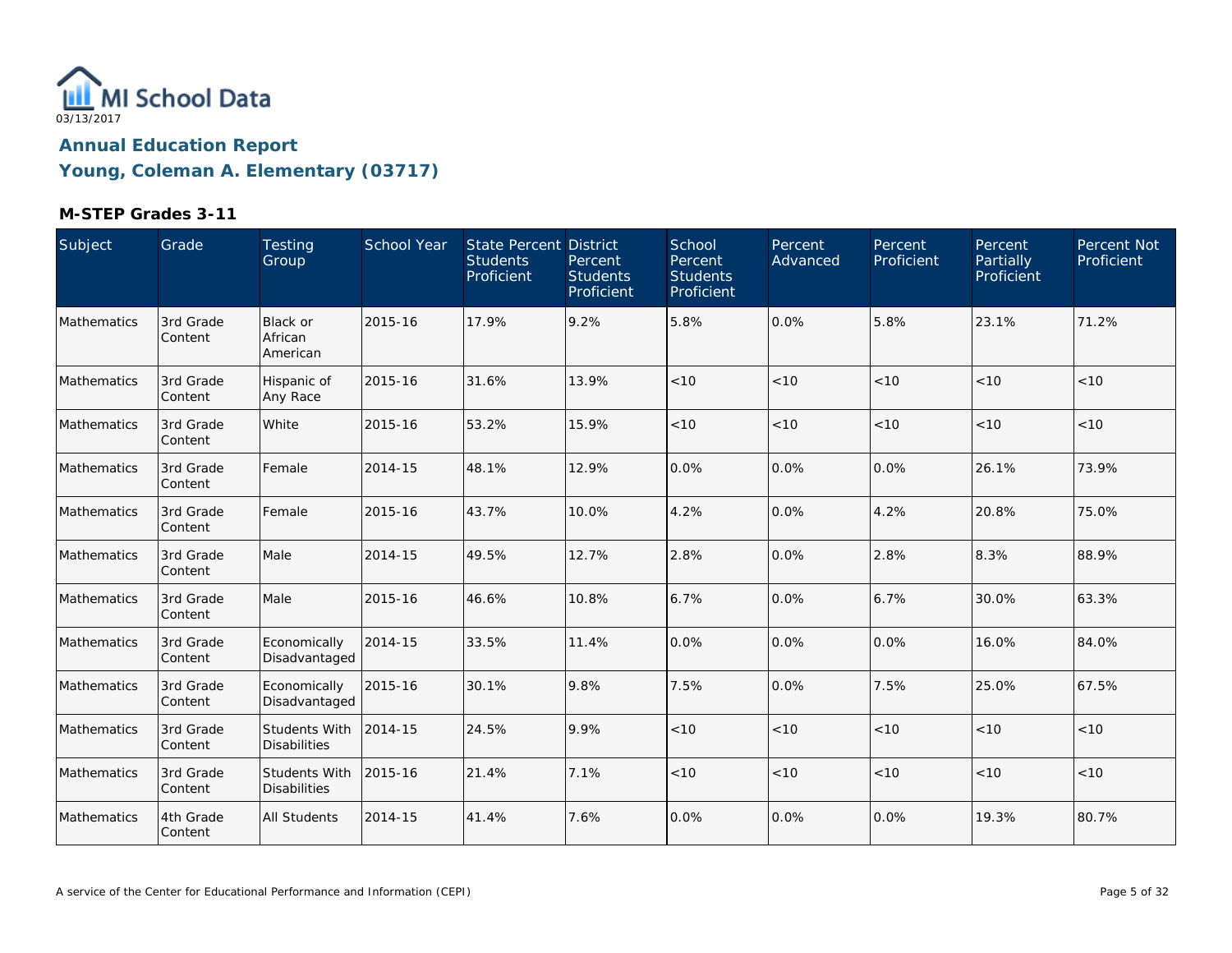

| Subject     | Grade                | Testing<br>Group                       | School Year | State Percent District<br><b>Students</b><br>Proficient | Percent<br><b>Students</b><br>Proficient | School<br>Percent<br><b>Students</b><br>Proficient | Percent<br>Advanced | Percent<br>Proficient | Percent,<br>Partially<br>Proficient | Percent Not<br>Proficient |
|-------------|----------------------|----------------------------------------|-------------|---------------------------------------------------------|------------------------------------------|----------------------------------------------------|---------------------|-----------------------|-------------------------------------|---------------------------|
| Mathematics | 4th Grade<br>Content | <b>All Students</b>                    | 2015-16     | 44.0%                                                   | 7.2%                                     | 20.4%                                              | 2.0%                | 18.4%                 | 38.8%                               | 40.8%                     |
| Mathematics | 4th Grade<br>Content | American<br>Indian or<br>Alaska Native | 2015-16     | 39.1%                                                   | 25.0%                                    | < 10                                               | < 10                | < 10                  | < 10                                | < 10                      |
| Mathematics | 4th Grade<br>Content | <b>Black or</b><br>African<br>American | 2014-15     | 13.2%                                                   | 6.2%                                     | 0.0%                                               | 0.0%                | 0.0%                  | 19.3%                               | 80.7%                     |
| Mathematics | 4th Grade<br>Content | <b>Black or</b><br>African<br>American | 2015-16     | 15.1%                                                   | 5.9%                                     | 20.8%                                              | 2.1%                | 18.8%                 | 39.6%                               | 39.6%                     |
| Mathematics | 4th Grade<br>Content | Female                                 | 2014-15     | 40.3%                                                   | 7.9%                                     | 0.0%                                               | 0.0%                | $0.0\%$               | 18.5%                               | 81.5%                     |
| Mathematics | 4th Grade<br>Content | Female                                 | 2015-16     | 42.1%                                                   | 7.8%                                     | 26.1%                                              | 4.3%                | 21.7%                 | 34.8%                               | 39.1%                     |
| Mathematics | 4th Grade<br>Content | Male                                   | 2014-15     | 42.4%                                                   | 7.4%                                     | 0.0%                                               | 0.0%                | 0.0%                  | 20.0%                               | 80.0%                     |
| Mathematics | 4th Grade<br>Content | Male                                   | 2015-16     | 45.8%                                                   | 6.6%                                     | 15.4%                                              | 0.0%                | 15.4%                 | 42.3%                               | 42.3%                     |
| Mathematics | 4th Grade<br>Content | Economically<br>Disadvantaged          | 2014-15     | 25.4%                                                   | 6.9%                                     | 0.0%                                               | 0.0%                | 0.0%                  | 15.9%                               | 84.1%                     |
| Mathematics | 4th Grade<br>Content | Economically<br>Disadvantaged          | 2015-16     | 27.9%                                                   | 6.6%                                     | 20.5%                                              | 0.0%                | 20.5%                 | 43.6%                               | 35.9%                     |
| Mathematics | 4th Grade<br>Content | Students With<br><b>Disabilities</b>   | 2014-15     | 17.2%                                                   | 3.7%                                     | < 10                                               | < 10                | < 10                  | < 10                                | < 10                      |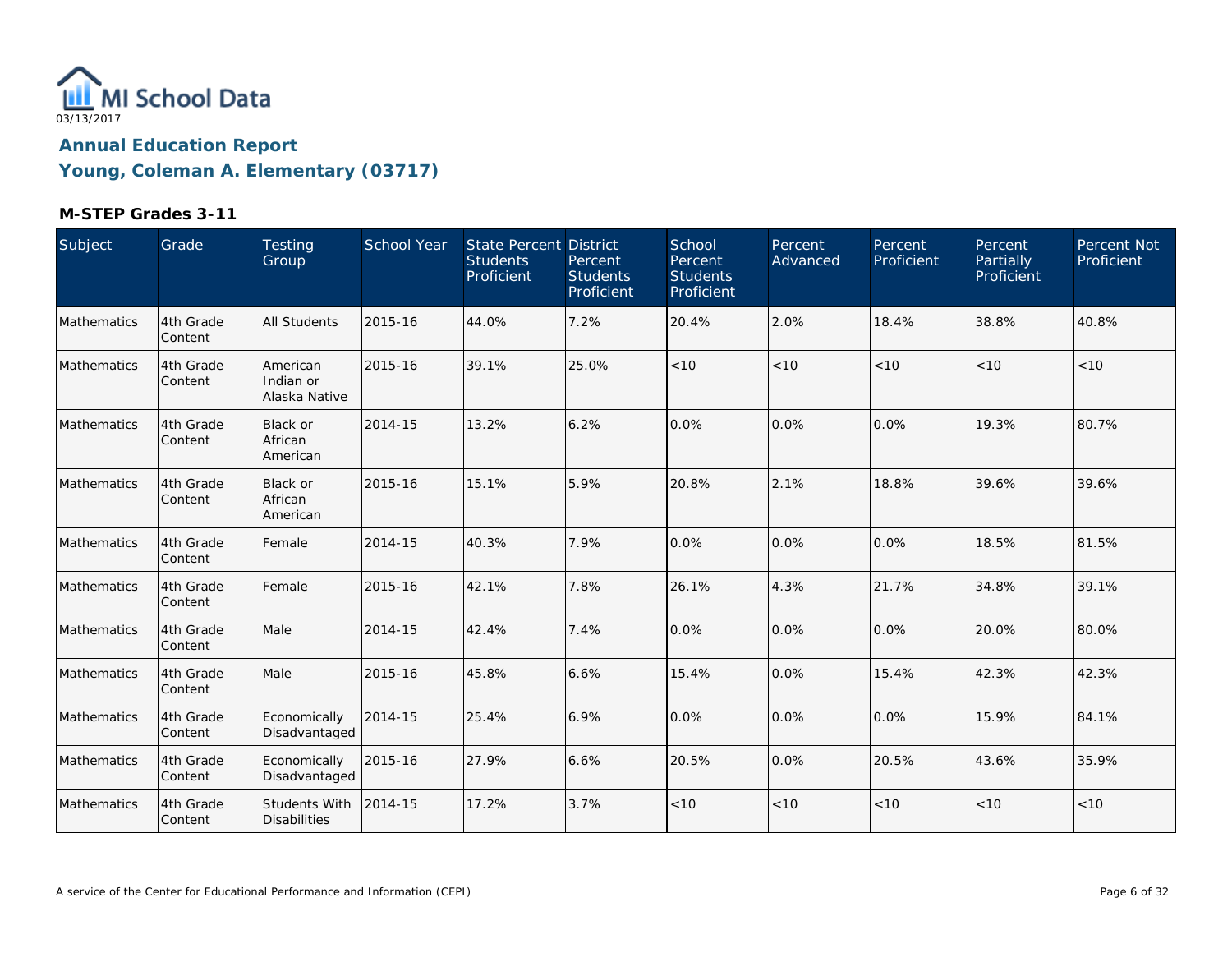

| Subject     | Grade                | Testing<br>Group                            | School Year | State Percent District<br><b>Students</b><br>Proficient | Percent<br><b>Students</b><br>Proficient | School<br>Percent<br><b>Students</b><br>Proficient | Percent<br>Advanced | Percent<br>Proficient | Percent<br><b>Partially</b><br>Proficient | Percent Not<br>Proficient |
|-------------|----------------------|---------------------------------------------|-------------|---------------------------------------------------------|------------------------------------------|----------------------------------------------------|---------------------|-----------------------|-------------------------------------------|---------------------------|
| Mathematics | 4th Grade<br>Content | <b>Students With</b><br><b>Disabilities</b> | 2015-16     | 19.2%                                                   | 3.7%                                     | < 10                                               | < 10                | < 10                  | < 10                                      | < 10                      |
| Mathematics | 5th Grade<br>Content | <b>All Students</b>                         | 2014-15     | 33.4%                                                   | 4.1%                                     | 1.6%                                               | 0.0%                | 1.6%                  | 6.3%                                      | 92.1%                     |
| Mathematics | 5th Grade<br>Content | <b>All Students</b>                         | 2015-16     | 33.8%                                                   | 2.5%                                     | 2.2%                                               | 0.0%                | 2.2%                  | 8.7%                                      | 89.1%                     |
| Mathematics | 5th Grade<br>Content | American<br>Indian or<br>Alaska Native      | 2015-16     | 26.0%                                                   | 0.0%                                     | < 10                                               | < 10                | < 10                  | < 10                                      | < 10                      |
| Mathematics | 5th Grade<br>Content | <b>Black or</b><br>African<br>American      | 2014-15     | 9.1%                                                    | 3.2%                                     | 1.6%                                               | 0.0%                | 1.6%                  | 6.3%                                      | 92.1%                     |
| Mathematics | 5th Grade<br>Content | <b>Black or</b><br>African<br>American      | 2015-16     | 8.2%                                                    | 2.1%                                     | 2.2%                                               | 0.0%                | 2.2%                  | 8.9%                                      | 88.9%                     |
| Mathematics | 5th Grade<br>Content | Female                                      | 2014-15     | 32.6%                                                   | 4.0%                                     | 0.0%                                               | 0.0%                | $0.0\%$               | 8.8%                                      | 91.2%                     |
| Mathematics | 5th Grade<br>Content | Female                                      | 2015-16     | 31.7%                                                   | 2.2%                                     | 0.0%                                               | 0.0%                | $0.0\%$               | 18.2%                                     | 81.8%                     |
| Mathematics | 5th Grade<br>Content | Male                                        | 2014-15     | 34.1%                                                   | 4.1%                                     | 3.4%                                               | 0.0%                | 3.4%                  | 3.4%                                      | 93.1%                     |
| Mathematics | 5th Grade<br>Content | Male                                        | 2015-16     | 35.8%                                                   | 2.8%                                     | 4.2%                                               | 0.0%                | 4.2%                  | 0.0%                                      | 95.8%                     |
| Mathematics | 5th Grade<br>Content | Economically<br>Disadvantaged               | 2014-15     | 18.2%                                                   | 3.4%                                     | 0.0%                                               | 0.0%                | $0.0\%$               | 5.9%                                      | 94.1%                     |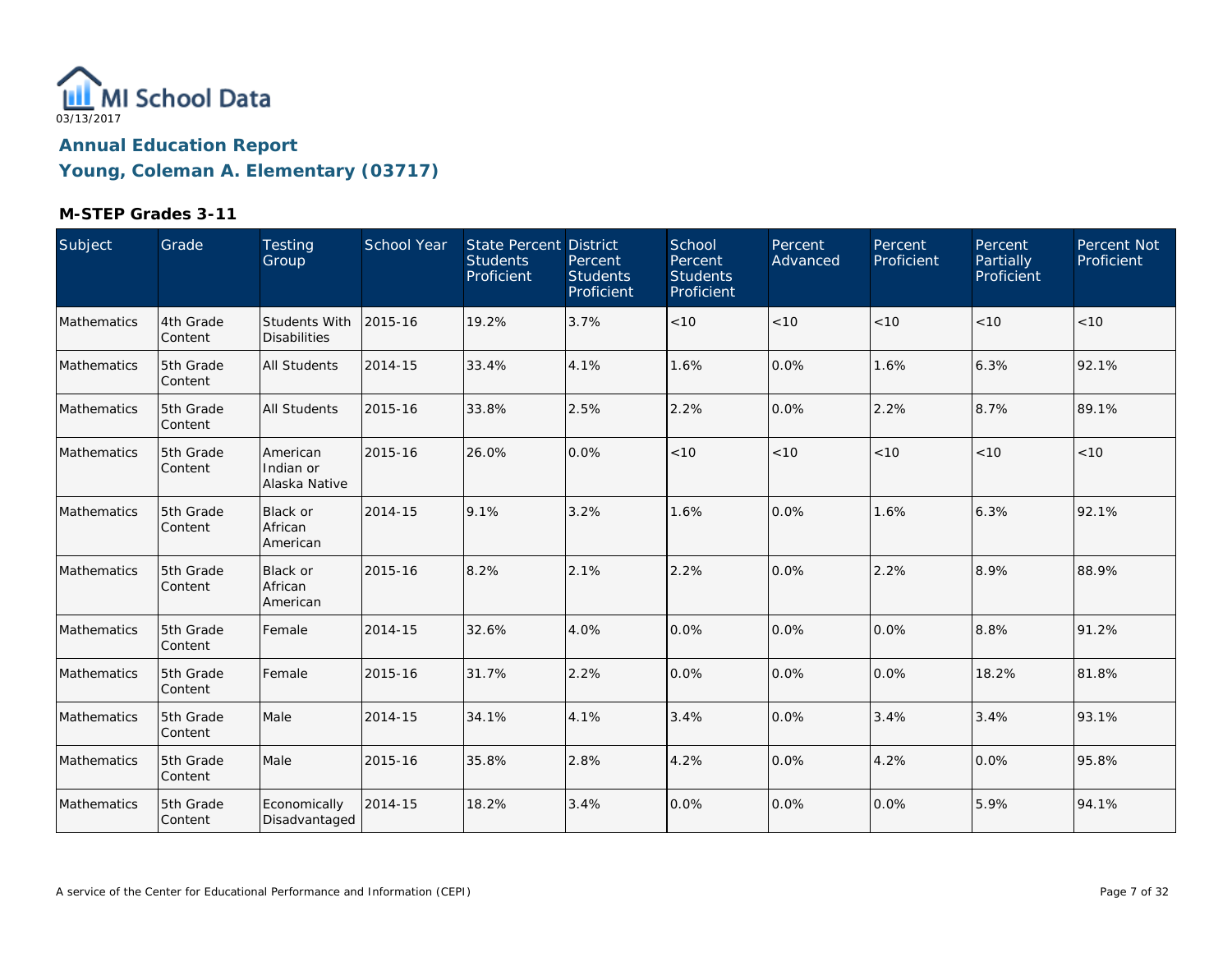

| Subject     | Grade                | Testing<br>Group                            | School Year | State Percent District<br><b>Students</b><br>Proficient | Percent<br><b>Students</b><br>Proficient | School<br>Percent<br><b>Students</b><br>Proficient | Percent<br>Advanced | Percent<br>Proficient | Percent<br><b>Partially</b><br>Proficient | Percent Not<br>Proficient |
|-------------|----------------------|---------------------------------------------|-------------|---------------------------------------------------------|------------------------------------------|----------------------------------------------------|---------------------|-----------------------|-------------------------------------------|---------------------------|
| Mathematics | 5th Grade<br>Content | Economically<br>Disadvantaged               | 2015-16     | 17.7%                                                   | 2.0%                                     | 2.7%                                               | 0.0%                | 2.7%                  | 8.1%                                      | 89.2%                     |
| Mathematics | 5th Grade<br>Content | <b>Students With</b><br><b>Disabilities</b> | 2014-15     | 9.4%                                                    | 1.3%                                     | < 10                                               | < 10                | < 10                  | < 10                                      | $<10$                     |
| Mathematics | 5th Grade<br>Content | <b>Students With</b><br><b>Disabilities</b> | 2015-16     | 10.2%                                                   | 1.1%                                     | 0.0%                                               | 0.0%                | 0.0%                  | 0.0%                                      | 100.0%                    |
| Science     | 4th Grade<br>Content | <b>All Students</b>                         | 2014-15     | 12.4%                                                   | 1.4%                                     | 1.8%                                               | 0.0%                | 1.8%                  | 1.8%                                      | 96.4%                     |
| Science     | 4th Grade<br>Content | <b>All Students</b>                         | 2015-16     | 14.7%                                                   | 1.8%                                     | 0.0%                                               | 0.0%                | 0.0%                  | 2.0%                                      | 98.0%                     |
| Science     | 4th Grade<br>Content | American<br>Indian or<br>Alaska Native      | 2015-16     | 10.2%                                                   | 6.3%                                     | < 10                                               | < 10                | < 10                  | < 10                                      | < 10                      |
| Science     | 4th Grade<br>Content | Black or<br>African<br>American             | 2014-15     | 2.0%                                                    | 1.0%                                     | 1.8%                                               | 0.0%                | 1.8%                  | 1.8%                                      | 96.4%                     |
| Science     | 4th Grade<br>Content | Black or<br>African<br>American             | 2015-16     | 2.4%                                                    | 1.8%                                     | 0.0%                                               | 0.0%                | $0.0\%$               | 2.0%                                      | 98.0%                     |
| Science     | 4th Grade<br>Content | Female                                      | 2014-15     | 10.4%                                                   | 1.0%                                     | 0.0%                                               | 0.0%                | 0.0%                  | 0.0%                                      | 100.0%                    |
| Science     | 4th Grade<br>Content | Female                                      | 2015-16     | 13.0%                                                   | 1.8%                                     | 0.0%                                               | 0.0%                | $0.0\%$               | 0.0%                                      | 100.0%                    |
| Science     | 4th Grade<br>Content | Male                                        | 2014-15     | 14.3%                                                   | 1.8%                                     | 3.4%                                               | 0.0%                | 3.4%                  | 3.4%                                      | 93.1%                     |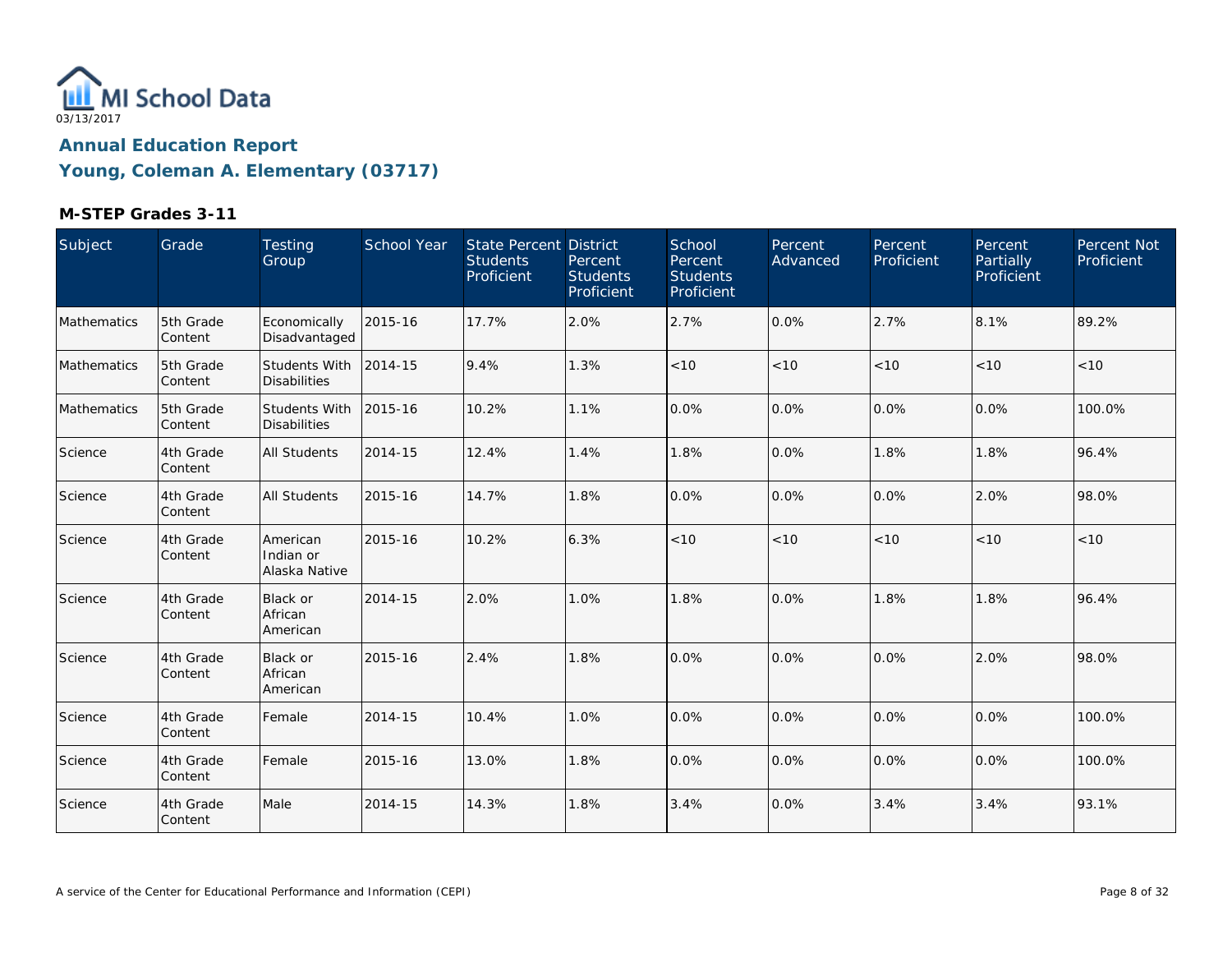

| Subject               | Grade                | Testing<br>Group                            | School Year | State Percent District<br><b>Students</b><br>Proficient | Percent<br><b>Students</b><br>Proficient | School<br>Percent<br><b>Students</b><br>Proficient | Percent<br>Advanced | Percent<br>Proficient | Percent<br>Partially<br>Proficient | Percent Not<br>Proficient |
|-----------------------|----------------------|---------------------------------------------|-------------|---------------------------------------------------------|------------------------------------------|----------------------------------------------------|---------------------|-----------------------|------------------------------------|---------------------------|
| Science               | 4th Grade<br>Content | Male                                        | 2015-16     | 16.4%                                                   | 1.8%                                     | 0.0%                                               | 0.0%                | 0.0%                  | 3.6%                               | 96.4%                     |
| Science               | 4th Grade<br>Content | Economically<br>Disadvantaged               | 2014-15     | 5.5%                                                    | 1.3%                                     | 2.3%                                               | 0.0%                | 2.3%                  | 2.3%                               | 95.3%                     |
| Science               | 4th Grade<br>Content | Economically<br>Disadvantaged               | 2015-16     | 6.6%                                                    | 1.8%                                     | 0.0%                                               | 0.0%                | $0.0\%$               | 2.6%                               | 97.4%                     |
| Science               | 4th Grade<br>Content | Students With<br><b>Disabilities</b>        | 2014-15     | 4.6%                                                    | 0.5%                                     | < 10                                               | < 10                | < 10                  | < 10                               | < 10                      |
| Science               | 4th Grade<br>Content | <b>Students With</b><br><b>Disabilities</b> | 2015-16     | 5.3%                                                    | 0.7%                                     | < 10                                               | < 10                | < 10                  | < 10                               | < 10                      |
| Social Studies        | 5th Grade<br>Content | <b>All Students</b>                         | 2014-15     | 22.2%                                                   | 3.2%                                     | 1.6%                                               | 0.0%                | 1.6%                  | 34.9%                              | 63.5%                     |
| Social Studies        | 5th Grade<br>Content | <b>All Students</b>                         | 2015-16     | 18.9%                                                   | 2.8%                                     | 0.0%                                               | 0.0%                | 0.0%                  | 32.6%                              | 67.4%                     |
| Social Studies        | 5th Grade<br>Content | American<br>Indian or<br>Alaska Native      | 2015-16     | 16.5%                                                   | 0.0%                                     | < 10                                               | < 10                | < 10                  | < 10                               | < 10                      |
| Social Studies        | 5th Grade<br>Content | <b>Black or</b><br>African<br>American      | 2014-15     | 5.4%                                                    | 2.5%                                     | 1.6%                                               | 0.0%                | 1.6%                  | 34.9%                              | 63.5%                     |
| <b>Social Studies</b> | 5th Grade<br>Content | <b>Black or</b><br>African<br>American      | 2015-16     | 4.3%                                                    | 1.8%                                     | 0.0%                                               | 0.0%                | $0.0\%$               | 33.3%                              | 66.7%                     |
| Social Studies        | 5th Grade<br>Content | Female                                      | 2014-15     | 20.6%                                                   | 3.3%                                     | 2.9%                                               | 0.0%                | 2.9%                  | 35.3%                              | 61.8%                     |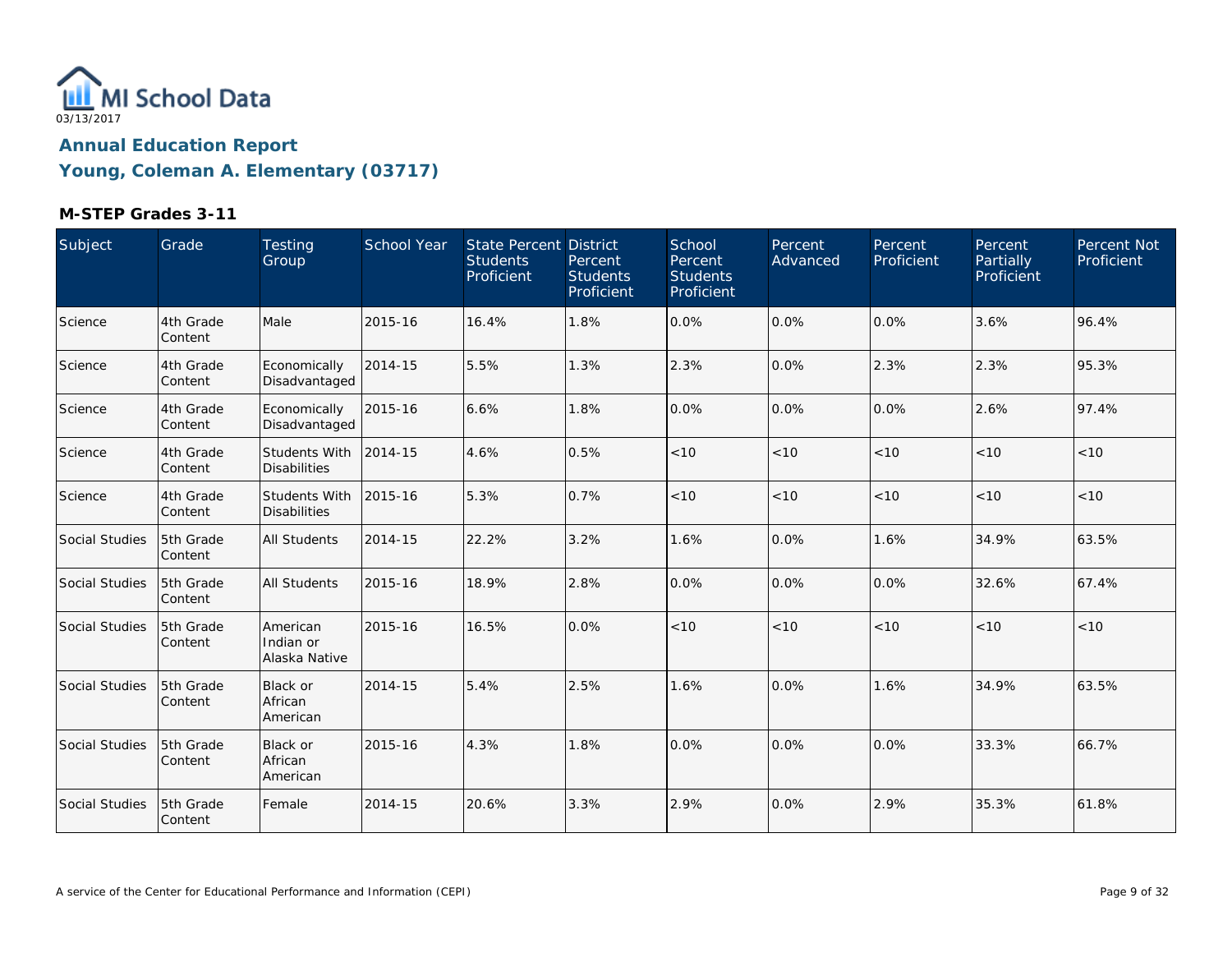

| Subject        | Grade                 | <b>Testing</b><br>Group                      | <b>School Year</b> | <b>State Percent District</b><br><b>Students</b><br>Proficient | Percent<br><b>Students</b><br>Proficient | School<br>Percent<br><b>Students</b><br>Proficient | Percent<br>Advanced | Percent<br>Proficient | Percent<br>Partially<br>Proficient | Percent Not<br>Proficient |
|----------------|-----------------------|----------------------------------------------|--------------------|----------------------------------------------------------------|------------------------------------------|----------------------------------------------------|---------------------|-----------------------|------------------------------------|---------------------------|
| Social Studies | 5th Grade<br>Content  | Female                                       | 2015-16            | 16.7%                                                          | 2.8%                                     | 0.0%                                               | 0.0%                | $0.0\%$               | 22.7%                              | 77.3%                     |
| Social Studies | 5th Grade<br> Content | Male                                         | 2014-15            | 23.8%                                                          | 3.2%                                     | 0.0%                                               | 0.0%                | $0.0\%$               | 34.5%                              | 65.5%                     |
| Social Studies | 5th Grade<br> Content | Male                                         | 2015-16            | 21.0%                                                          | 2.8%                                     | 0.0%                                               | 0.0%                | 0.0%                  | 41.7%                              | 58.3%                     |
| Social Studies | 5th Grade<br>Content  | Economically<br>Disadvantaged                | 2014-15            | 10.9%                                                          | 2.6%                                     | 0.0%                                               | 0.0%                | 0.0%                  | 33.3%                              | 66.7%                     |
| Social Studies | 5th Grade<br> Content | Economically<br>Disadvantaged                | 2015-16            | 8.5%                                                           | 2.4%                                     | 0.0%                                               | 0.0%                | 0.0%                  | 27.0%                              | 73.0%                     |
| Social Studies | 5th Grade<br> Content | Students With<br><b>Disabilities</b>         | 2014-15            | 6.9%                                                           | 2.4%                                     | < 10                                               | < 10                | < 10                  | < 10                               | < 10                      |
| Social Studies | 5th Grade<br>Content  | Students With 2015-16<br><b>Disabilities</b> |                    | 5.6%                                                           | 1.2%                                     | 0.0%                                               | 0.0%                | 0.0%                  | 36.4%                              | 63.6%                     |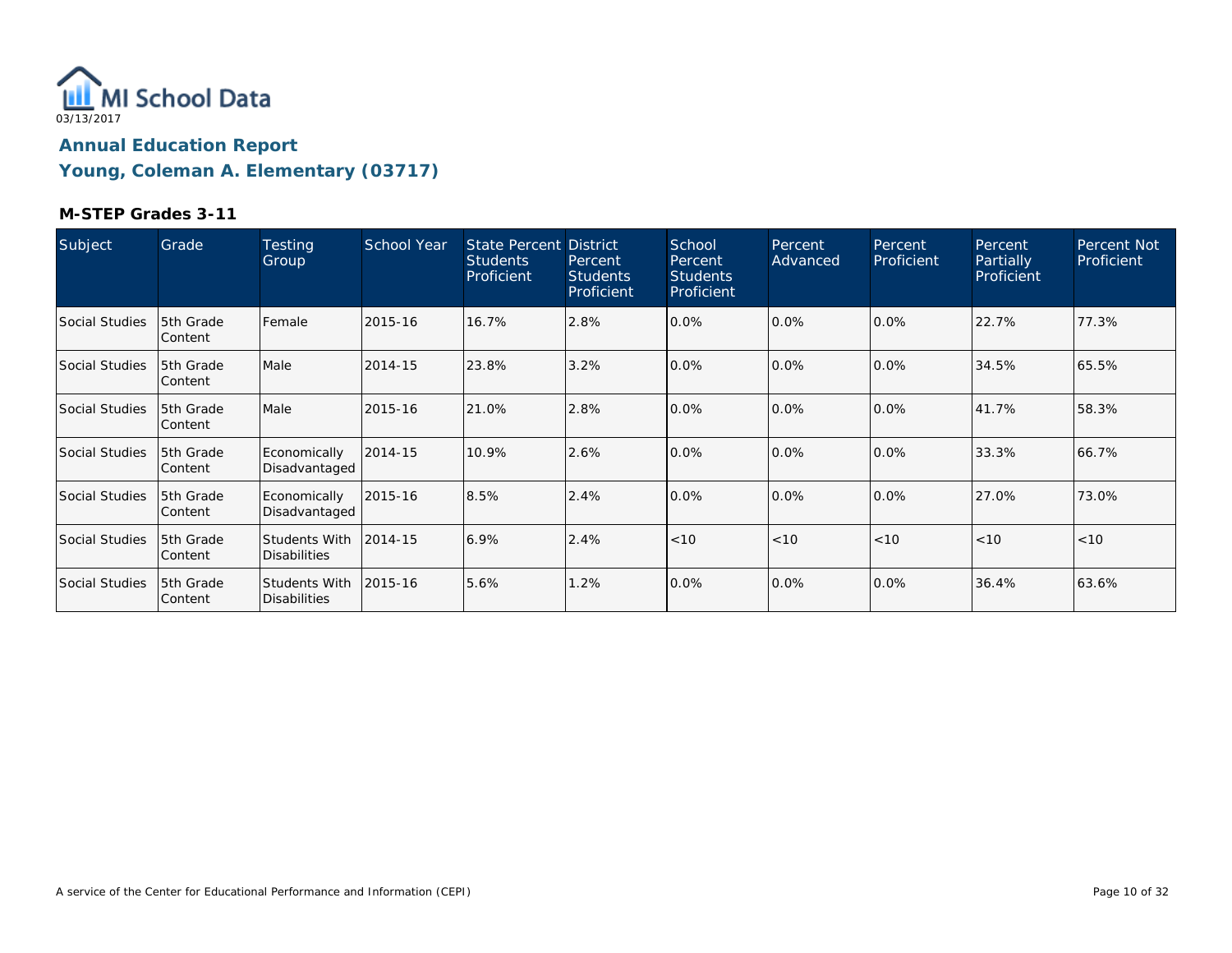

**Young, Coleman A. Elementary (03717)**

**SAT**

| Location<br>Name | School Year | Subject | Student <sup>1</sup><br>Group | Mean SAT<br>Score | <b>Benchmark</b> | Met or<br>Exceeded | % Met or<br>Exceeded | Did Not Meet  % Did Not | Meet | <b>Number</b><br>Assessed |
|------------------|-------------|---------|-------------------------------|-------------------|------------------|--------------------|----------------------|-------------------------|------|---------------------------|
|------------------|-------------|---------|-------------------------------|-------------------|------------------|--------------------|----------------------|-------------------------|------|---------------------------|

No Data to Display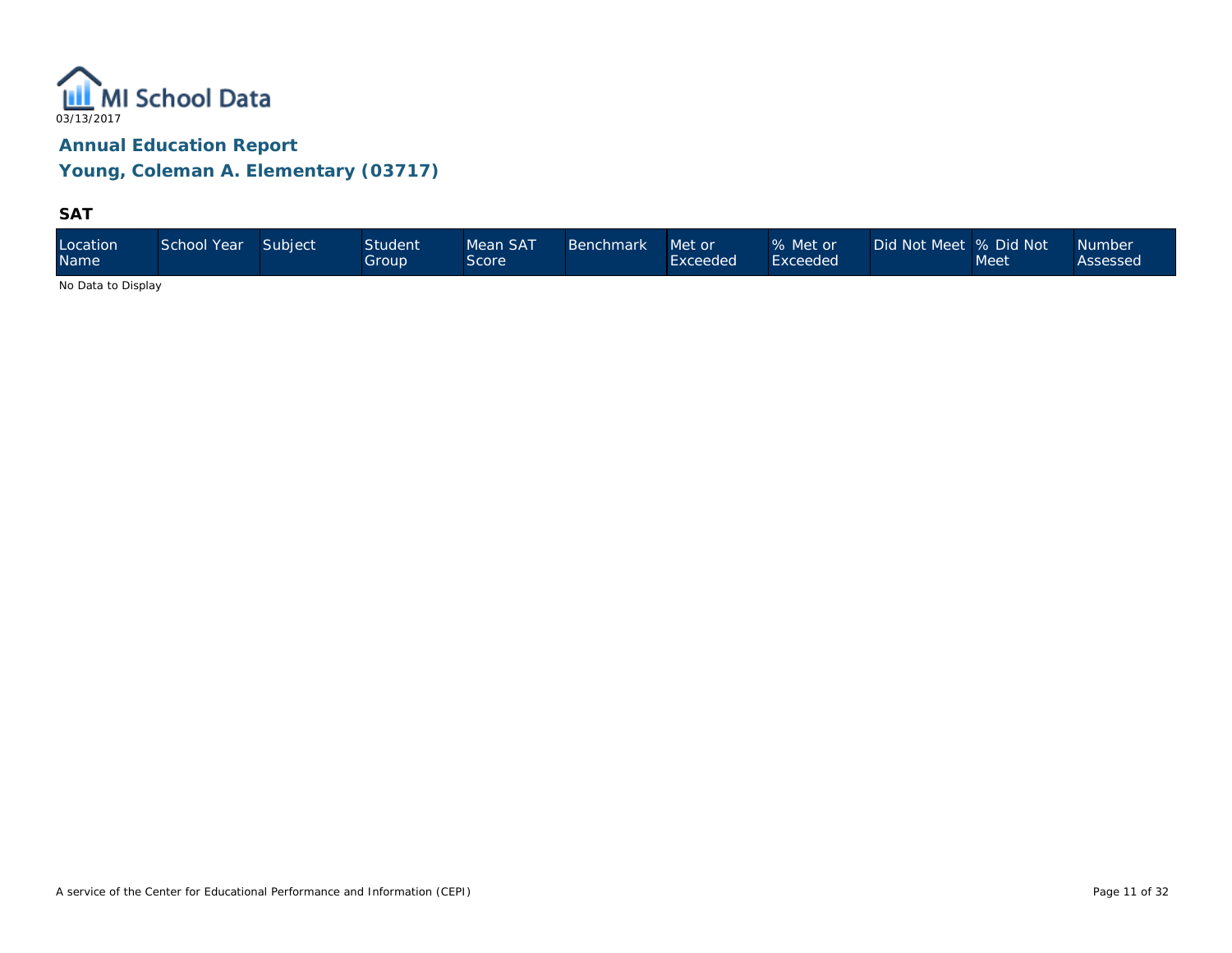

### **Young, Coleman A. Elementary (03717)**

#### **MI-Access Functional Independence**

| Subject     | Grade                | Testing Group School Year    |         | <b>State Percent</b><br><b>Students</b><br>Proficient | <b>District</b><br>Percent<br><b>Students</b><br>Proficient | <b>School Percent Percent</b><br><b>Students</b><br>Proficient | Surpassed | Percent<br>Attained | Percent<br>Emerging |
|-------------|----------------------|------------------------------|---------|-------------------------------------------------------|-------------------------------------------------------------|----------------------------------------------------------------|-----------|---------------------|---------------------|
| <b>ELA</b>  | 3rd Grade<br>Content | <b>All Students</b>          | 2014-15 | 69.2%                                                 | 57.7%                                                       | $<10$                                                          | < 10      | < 10                | < 10                |
| <b>ELA</b>  | 3rd Grade<br>Content | <b>All Students</b>          | 2015-16 | 86.0%                                                 | 75.3%                                                       | < 10                                                           | < 10      | < 10                | < 10                |
| Mathematics | 3rd Grade<br>Content | <b>All Students</b>          | 2014-15 | 71.1%                                                 | 50.8%                                                       | $<10$                                                          | < 10      | < 10                | < 10                |
| Mathematics | 3rd Grade<br>Content | <b>All Students</b>          | 2015-16 | 64.9%                                                 | 37.7%                                                       | $<10$                                                          | < 10      | < 10                | < 10                |
| <b>ELA</b>  | 3rd Grade<br>Content | Black or African<br>American | 2014-15 | 64.2%                                                 | 57.7%                                                       | $<10$                                                          | $<10$     | < 10                | < 10                |
| <b>ELA</b>  | 3rd Grade<br>Content | Black or African<br>American | 2015-16 | 82.2%                                                 | 77.8%                                                       | < 10                                                           | $<10$     | < 10                | < 10                |
| Mathematics | 3rd Grade<br>Content | Black or African<br>American | 2014-15 | 65.4%                                                 | 50.8%                                                       | < 10                                                           | < 10      | < 10                | < 10                |
| Mathematics | 3rd Grade<br>Content | Black or African<br>American | 2015-16 | 59.7%                                                 | 38.8%                                                       | < 10                                                           | < 10      | < 10                | < 10                |
| <b>ELA</b>  | 3rd Grade<br>Content | Female                       | 2015-16 | 85.4%                                                 | 63.6%                                                       | $<10$                                                          | < 10      | < 10                | < 10                |
| Mathematics | 3rd Grade<br>Content | Female                       | 2015-16 | 61.4%                                                 | 34.3%                                                       | $<10$                                                          | < 10      | < 10                | < 10                |
| <b>ELA</b>  | 3rd Grade<br>Content | Male                         | 2014-15 | 69.2%                                                 | 61.8%                                                       | < 10                                                           | < 10      | < 10                | < 10                |
| <b>ELA</b>  | 3rd Grade<br>Content | Male                         | 2015-16 | 86.2%                                                 | 85.0%                                                       | $<10$                                                          | < 10      | < 10                | < 10                |
| Mathematics | 3rd Grade<br>Content | Male                         | 2014-15 | 71.9%                                                 | 53.7%                                                       | $<10$                                                          | $<10$     | < 10                | < 10                |

A service of the Center for Educational Performance and Information (CEPI)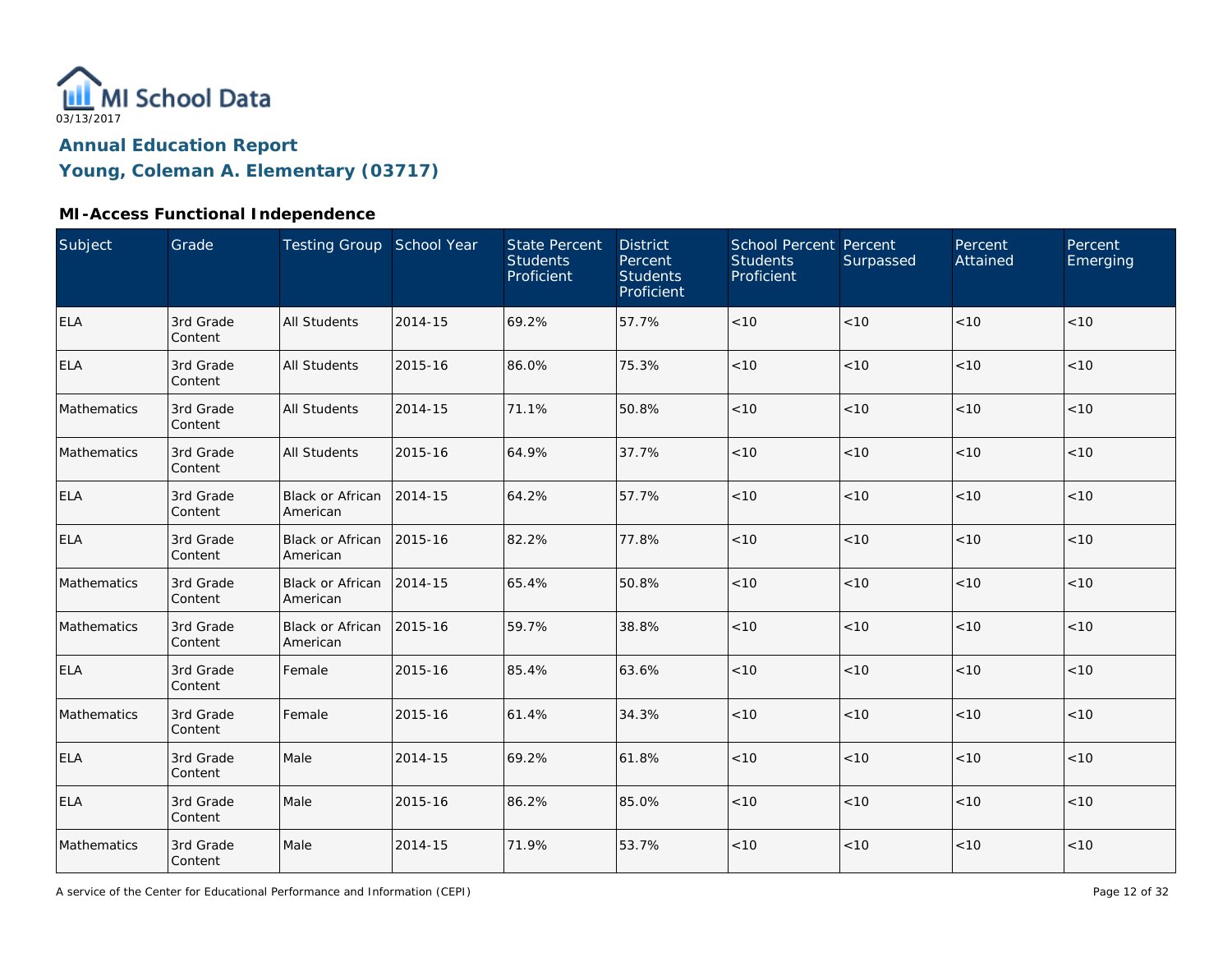

### **Young, Coleman A. Elementary (03717)**

#### **MI-Access Functional Independence**

| Subject     | Grade                | Testing Group School Year     |         | <b>State Percent</b><br><b>Students</b><br>Proficient | <b>District</b><br>Percent<br><b>Students</b><br>Proficient | School Percent Percent<br><b>Students</b><br>Proficient | Surpassed | Percent<br>Attained | Percent<br>Emerging |
|-------------|----------------------|-------------------------------|---------|-------------------------------------------------------|-------------------------------------------------------------|---------------------------------------------------------|-----------|---------------------|---------------------|
| Mathematics | 3rd Grade<br>Content | Male                          | 2015-16 | 66.6%                                                 | 40.5%                                                       | < 10                                                    | < 10      | < 10                | < 10                |
| <b>ELA</b>  | 3rd Grade<br>Content | Economically<br>Disadvantaged | 2014-15 | 68.9%                                                 | 57.1%                                                       | < 10                                                    | < 10      | < 10                | < 10                |
| <b>ELA</b>  | 3rd Grade<br>Content | Economically<br>Disadvantaged | 2015-16 | 85.6%                                                 | 79.4%                                                       | $<10$                                                   | < 10      | < 10                | < 10                |
| Mathematics | 3rd Grade<br>Content | Economically<br>Disadvantaged | 2014-15 | 71.7%                                                 | 49.1%                                                       | < 10                                                    | < 10      | <10                 | < 10                |
| Mathematics | 3rd Grade<br>Content | Economically<br>Disadvantaged | 2015-16 | 65.3%                                                 | 42.4%                                                       | < 10                                                    | < 10      | < 10                | < 10                |
| <b>ELA</b>  | 4th Grade<br>Content | <b>All Students</b>           | 2014-15 | 69.7%                                                 | 48.8%                                                       | < 10                                                    | < 10      | < 10                | < 10                |
| Mathematics | 4th Grade<br>Content | <b>All Students</b>           | 2014-15 | 72.4%                                                 | 50.0%                                                       | < 10                                                    | < 10      | <10                 | < 10                |
| Science     | 4th Grade<br>Content | <b>All Students</b>           | 2014-15 | 59.1%                                                 | 36.4%                                                       | < 10                                                    | < 10      | < 10                | < 10                |
| <b>ELA</b>  | 4th Grade<br>Content | Black or African<br>American  | 2014-15 | 64.9%                                                 | 50.7%                                                       | < 10                                                    | < 10      | < 10                | < 10                |
| Mathematics | 4th Grade<br>Content | Black or African<br>American  | 2014-15 | 63.6%                                                 | 49.4%                                                       | $<10$                                                   | < 10      | < 10                | < 10                |
| Science     | 4th Grade<br>Content | Black or African<br>American  | 2014-15 | 46.7%                                                 | 35.2%                                                       | < 10                                                    | < 10      | < 10                | < 10                |
| <b>ELA</b>  | 4th Grade<br>Content | Male                          | 2014-15 | 68.4%                                                 | 50.9%                                                       | < 10                                                    | < 10      | < 10                | < 10                |
| Mathematics | 4th Grade<br>Content | Male                          | 2014-15 | 74.0%                                                 | 52.2%                                                       | < 10                                                    | $<10$     | < 10                | < 10                |

A service of the Center for Educational Performance and Information (CEPI)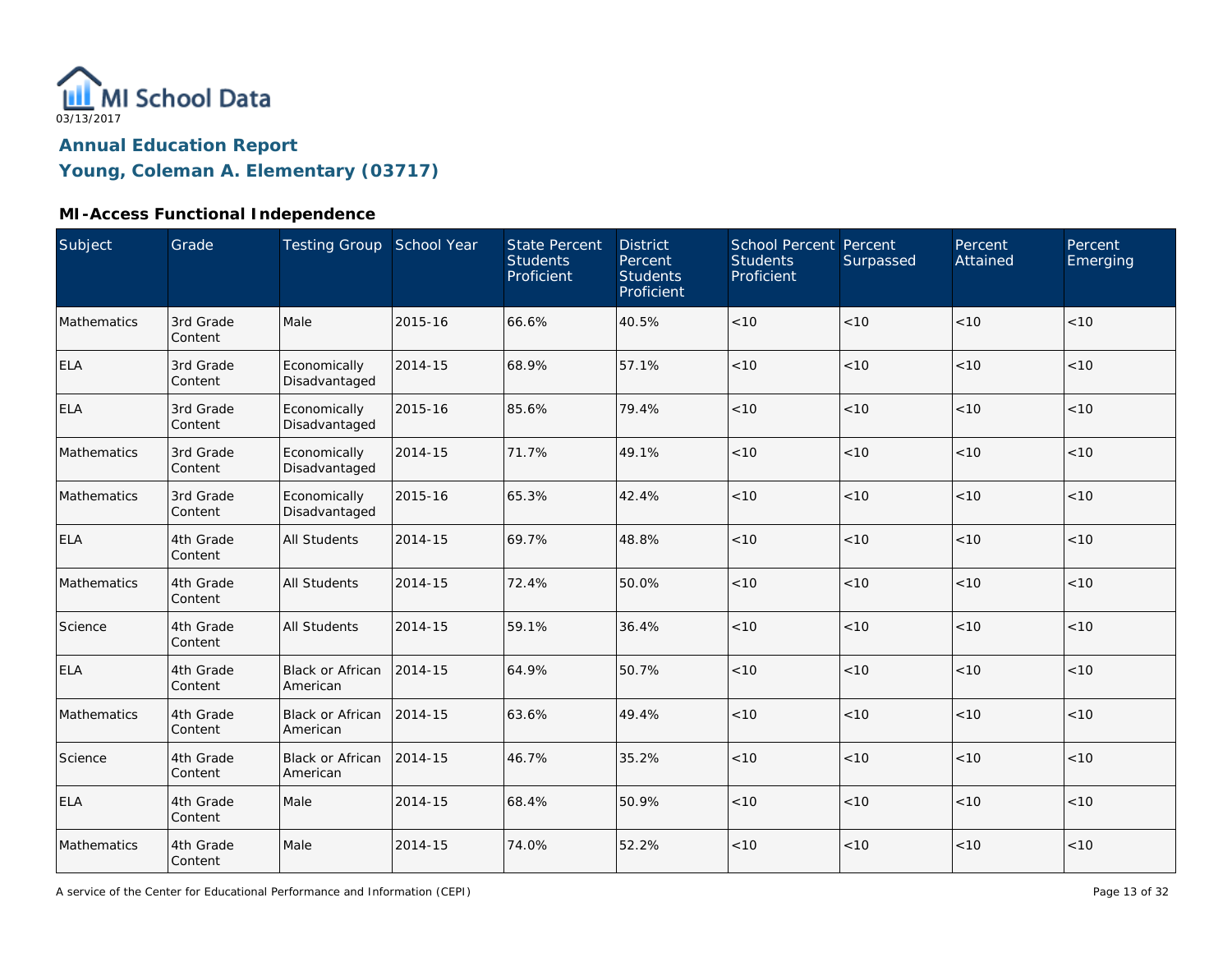

### **Young, Coleman A. Elementary (03717)**

#### **MI-Access Functional Independence**

| Subject        | Grade                | Testing Group School Year           |         | <b>State Percent</b><br><b>Students</b><br>Proficient | <b>District</b><br>Percent<br><b>Students</b><br>Proficient | School Percent Percent<br><b>Students</b><br>Proficient | Surpassed | Percent<br>Attained | Percent<br>Emerging |
|----------------|----------------------|-------------------------------------|---------|-------------------------------------------------------|-------------------------------------------------------------|---------------------------------------------------------|-----------|---------------------|---------------------|
| Science        | 4th Grade<br>Content | Male                                | 2014-15 | 61.7%                                                 | 36.2%                                                       | < 10                                                    | < 10      | < 10                | < 10                |
| <b>ELA</b>     | 4th Grade<br>Content | Economically<br>Disadvantaged       | 2014-15 | 69.7%                                                 | 48.6%                                                       | < 10                                                    | < 10      | < 10                | < 10                |
| Mathematics    | 4th Grade<br>Content | Economically<br>Disadvantaged       | 2014-15 | 73.3%                                                 | 53.1%                                                       | < 10                                                    | < 10      | < 10                | < 10                |
| Science        | 4th Grade<br>Content | Economically<br>Disadvantaged       | 2014-15 | 60.7%                                                 | 37.3%                                                       | < 10                                                    | < 10      | < 10                | < 10                |
| <b>ELA</b>     | 5th Grade<br>Content | All Students                        | 2014-15 | 66.4%                                                 | 48.7%                                                       | $<10$                                                   | < 10      | < 10                | < 10                |
| Mathematics    | 5th Grade<br>Content | <b>All Students</b>                 | 2014-15 | 65.5%                                                 | 50.5%                                                       | < 10                                                    | < 10      | < 10                | < 10                |
| Social Studies | 5th Grade<br>Content | <b>All Students</b>                 | 2014-15 | 39.7%                                                 | 18.8%                                                       | < 10                                                    | < 10      | < 10                | < 10                |
| <b>ELA</b>     | 5th Grade<br>Content | <b>Black or African</b><br>American | 2014-15 | 56.1%                                                 | 53.6%                                                       | < 10                                                    | < 10      | < 10                | < 10                |
| Mathematics    | 5th Grade<br>Content | <b>Black or African</b><br>American | 2014-15 | 57.9%                                                 | 51.6%                                                       | < 10                                                    | < 10      | < 10                | < 10                |
| Social Studies | 5th Grade<br>Content | Black or African<br>American        | 2014-15 | 30.4%                                                 | 18.3%                                                       | < 10                                                    | < 10      | < 10                | < 10                |
| <b>ELA</b>     | 5th Grade<br>Content | Female                              | 2014-15 | 68.3%                                                 | 50.0%                                                       | $<10$                                                   | $<10$     | <10                 | < 10                |
| Mathematics    | 5th Grade<br>Content | Female                              | 2014-15 | 61.4%                                                 | 44.7%                                                       | $<10$                                                   | < 10      | < 10                | < 10                |
| Social Studies | 5th Grade<br>Content | Female                              | 2014-15 | 38.5%                                                 | 18.4%                                                       | < 10                                                    | < 10      | < 10                | < 10                |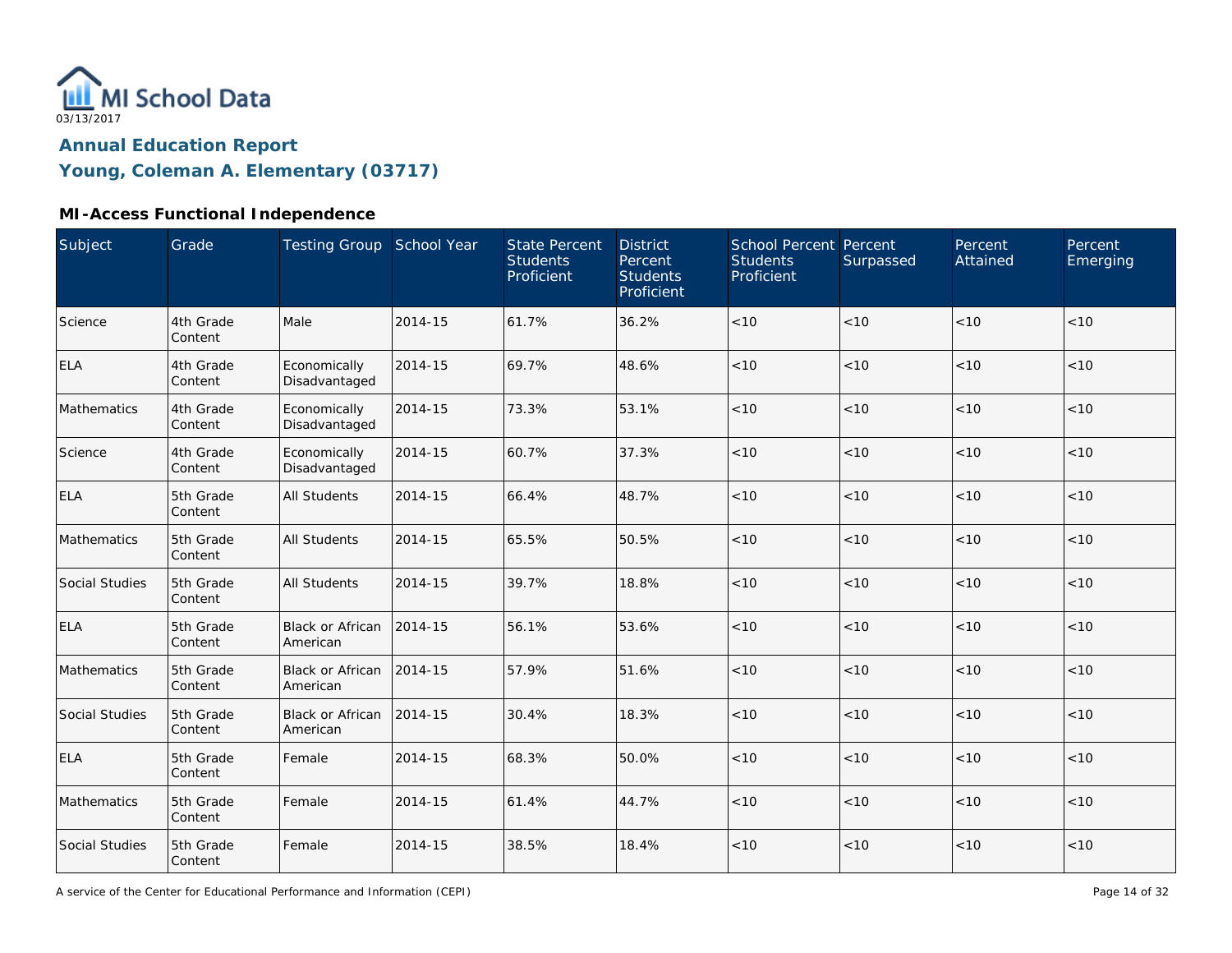

### **Young, Coleman A. Elementary (03717)**

#### **MI-Access Functional Independence**

| Subject            | Grade                       | <b>Testing Group</b>          | School Year | <b>State Percent</b><br><b>Students</b><br>Proficient | <b>District</b><br>Percent<br><b>Students</b><br>Proficient | <b>School Percent Percent</b><br><b>Students</b><br>Proficient | Surpassed | Percent<br>Attained | Percent<br>Emerging |
|--------------------|-----------------------------|-------------------------------|-------------|-------------------------------------------------------|-------------------------------------------------------------|----------------------------------------------------------------|-----------|---------------------|---------------------|
| <b>ELA</b>         | 5th Grade<br>Content        | Male                          | 2014-15     | 65.3%                                                 | 48.0%                                                       | < 10                                                           | < 10      | < 10                | < 10                |
| <b>Mathematics</b> | <b>5th Grade</b><br>Content | Male                          | 2014-15     | 67.8%                                                 | 53.8%                                                       | < 10                                                           | < 10      | < 10                | < 10                |
| Social Studies     | 5th Grade<br>Content        | Male                          | 2014-15     | 40.4%                                                 | 19.0%                                                       | < 10                                                           | < 10      | < 10                | < 10                |
| <b>ELA</b>         | 5th Grade<br>Content        | Economically<br>Disadvantaged | 2014-15     | 66.0%                                                 | 47.1%                                                       | < 10                                                           | < 10      | < 10                | < 10                |
| <b>Mathematics</b> | 5th Grade<br>Content        | Economically<br>Disadvantaged | 2014-15     | 66.3%                                                 | 50.5%                                                       | < 10                                                           | < 10      | < 10                | < 10                |
| Social Studies     | 5th Grade<br>Content        | Economically<br>Disadvantaged | 2014-15     | 40.8%                                                 | 20.2%                                                       | < 10                                                           | < 10      | < 10                | < 10                |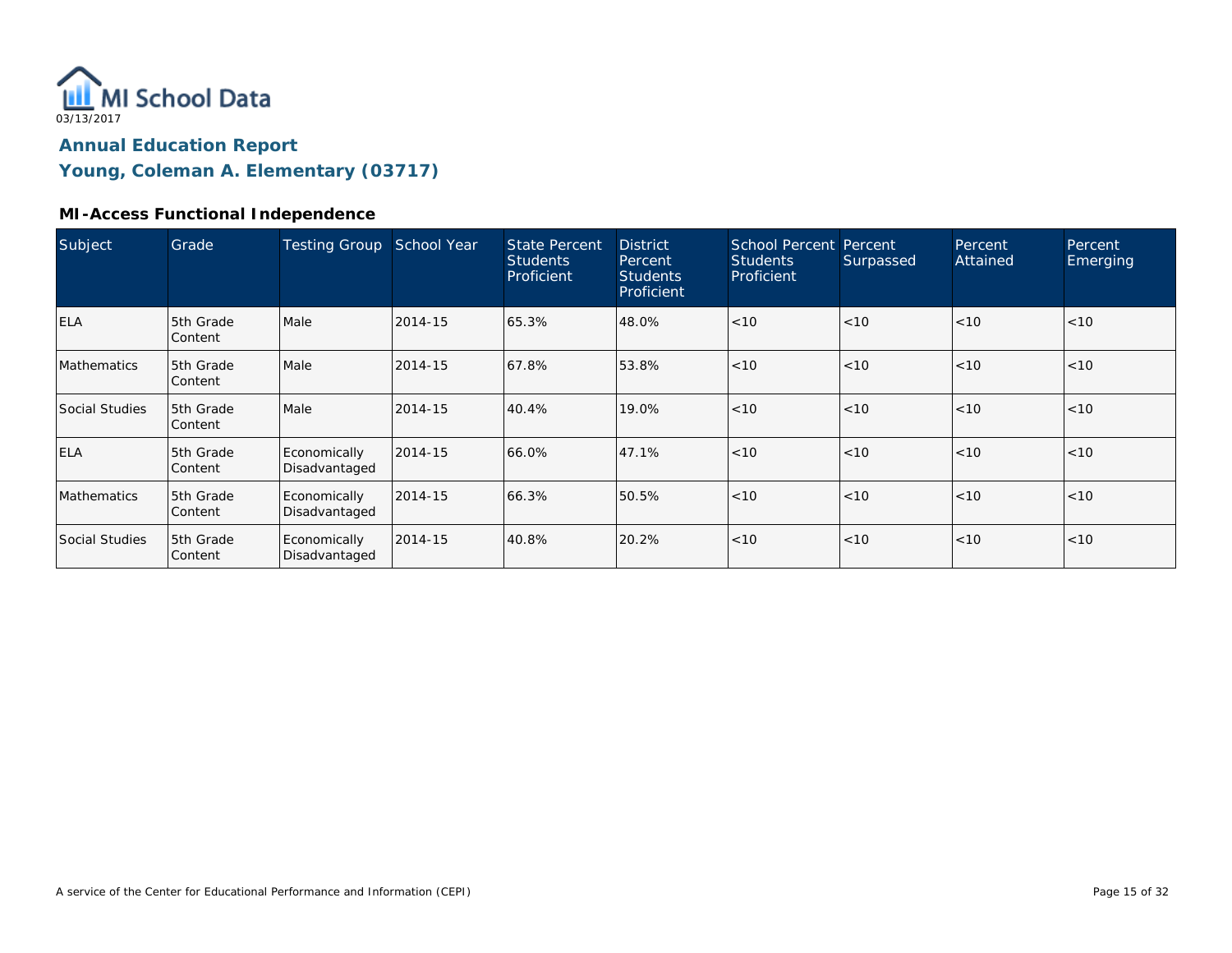

#### **MI-Access Supported Independence**

|  | Subject | Grade <sup>1</sup> | Testing Group School Year |  | State Percent<br>Students<br>Proficient | <b>District</b><br>Percent<br><b>Students</b><br>Proficient | School Percent Percent<br><b>Students</b><br>Proficient | Surpassed | Percent<br>Attained | Percent<br>Emerging |
|--|---------|--------------------|---------------------------|--|-----------------------------------------|-------------------------------------------------------------|---------------------------------------------------------|-----------|---------------------|---------------------|
|--|---------|--------------------|---------------------------|--|-----------------------------------------|-------------------------------------------------------------|---------------------------------------------------------|-----------|---------------------|---------------------|

No Data to Display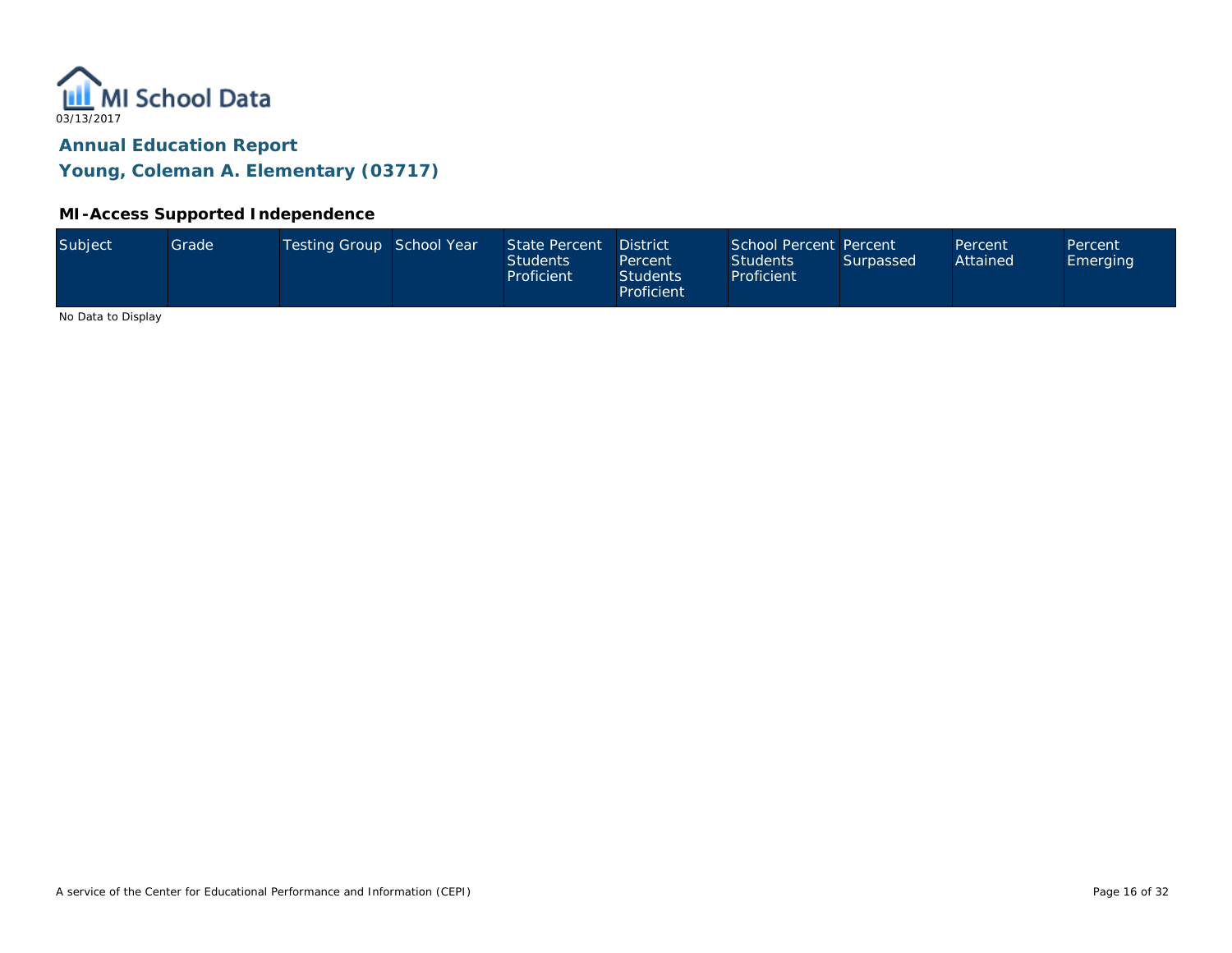

#### **MI-Access Participation**

| Subject<br>Testing Group School Year<br>State Percent<br>Grade <sup>1</sup><br>Attained<br><b>Students</b><br><b>Students</b><br>Surpassed<br><b>Emerging</b><br>Percent<br>Proficient<br>Proficient<br><b>Students</b><br>Proficient | School Percent Percent<br><b>District</b><br>Percent<br>Percent |
|---------------------------------------------------------------------------------------------------------------------------------------------------------------------------------------------------------------------------------------|-----------------------------------------------------------------|
|---------------------------------------------------------------------------------------------------------------------------------------------------------------------------------------------------------------------------------------|-----------------------------------------------------------------|

No Data to Display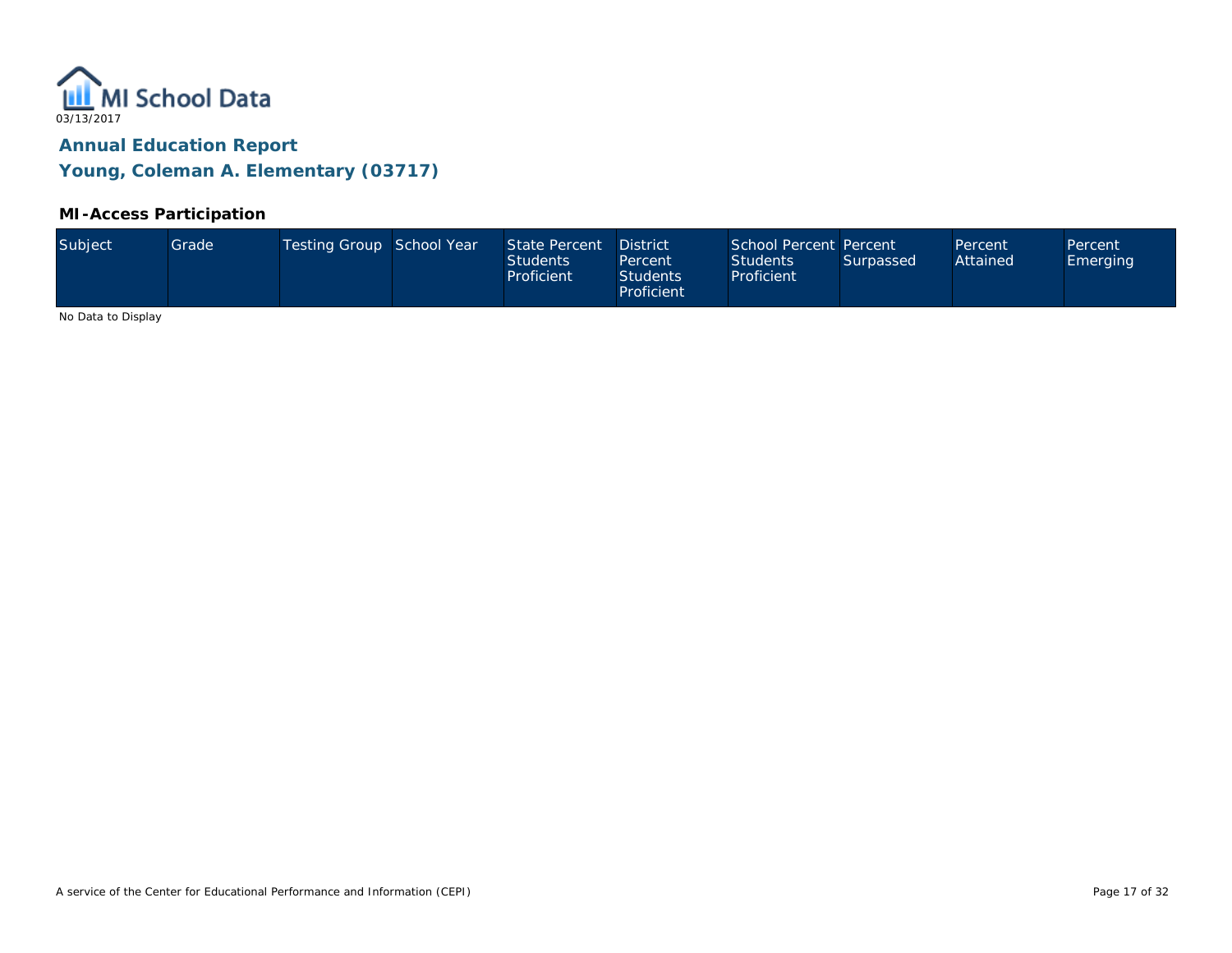

#### **Accountability Details Subject Data**

| Testing<br>Group                            | Subject            | <b>State Tested</b><br>Total | <b>State Percent</b><br>Proficient | <b>District</b><br><b>Tested Total</b> | <b>District</b><br>Percent<br>Proficient* | School Tested School<br>Total | Percent<br>Proficient** |
|---------------------------------------------|--------------------|------------------------------|------------------------------------|----------------------------------------|-------------------------------------------|-------------------------------|-------------------------|
| <b>All Students</b>                         | <b>ELA</b>         | 98.7%                        | 69.6%                              | 96.0%                                  | 34.9%                                     | 98.1%                         | 33.3%                   |
| <b>All Students</b>                         | <b>Mathematics</b> | 98.6%                        | 62.1%                              | 95.4%                                  | 28.2%                                     | 98.1%                         | 37.0%                   |
| <b>All Students</b>                         | Science            | 98.1%                        | 50.0%                              | 94.5%                                  | 16.7%                                     | 98.0%                         | 0.0%                    |
| <b>All Students</b>                         | Social Studies     | 98.1%                        | 59.3%                              | 94.0%                                  | 26.2%                                     | 95.9%                         | 7.7%                    |
| Bottom 30%                                  | <b>ELA</b>         | N/A                          | 25.1%                              | N/A                                    | 0.8%                                      | N/A                           | 2.6%                    |
| Bottom 30%                                  | <b>Mathematics</b> | N/A                          | 19.0%                              | N/A                                    | 1.2%                                      | N/A                           | 0.0%                    |
| Bottom 30%                                  | Science            | N/A                          | 9.8%                               | N/A                                    | 0.0%                                      | N/A                           | <30                     |
| Bottom 30%                                  | Social Studies     | N/A                          | 13.3%                              | N/A                                    | 0.0%                                      | N/A                           | <30                     |
| American<br>Indian or<br>Alaska Native      | <b>ELA</b>         | 98.4%                        | 63.4%                              | 91.7%                                  | 43.9%                                     | < 30                          | <30                     |
| American<br>Indian or<br>Alaska Native      | <b>Mathematics</b> | 98.4%                        | 55.9%                              | 95.8%                                  | 32.6%                                     | < 30                          | <30                     |
| American<br>Indian or<br>Alaska Native      | Science            | 98.0%                        | 46.3%                              | <30                                    | < 30                                      | < 30                          | <30                     |
| American<br>Indian or<br>Alaska Native      | Social Studies     | 97.3%                        | 54.5%                              | <30                                    | <30                                       | < 30                          | N/A                     |
| Asian                                       | <b>ELA</b>         | 99.3%                        | 84.3%                              | 96.8%                                  | 62.6%                                     | N/A                           | N/A                     |
| Asian                                       | <b>Mathematics</b> | 99.4%                        | 83.7%                              | 98.3%                                  | 59.5%                                     | N/A                           | N/A                     |
| Asian                                       | Science            | 99.3%                        | 65.5%                              | 98.9%                                  | 48.0%                                     | N/A                           | N/A                     |
| Asian                                       | Social Studies     | 99.3%                        | 76.0%                              | 98.4%                                  | 66.7%                                     | N/A                           | N/A                     |
| Black or African ELA<br>American            |                    | 97.7%                        | 46.9%                              | 95.7%                                  | 33.4%                                     | 98.0%                         | 33.1%                   |
| Black or African Mathematics<br>American    |                    | 97.4%                        | 37.3%                              | 95.0%                                  | 26.2%                                     | 98.0%                         | 37.6%                   |
| Black or African Science<br>American        |                    | 96.5%                        | 23.9%                              | 94.1%                                  | 15.3%                                     | 98.0%                         | 0.0%                    |
| Black or African Social Studies<br>American |                    | 96.6%                        | 33.6%                              | 93.6%                                  | 24.1%                                     | 95.8%                         | 7.7%                    |
| Hispanic of Any<br>Race                     | <b>ELA</b>         | 98.8%                        | 60.8%                              | 97.8%                                  | 39.1%                                     | <30                           | <30                     |
| Hispanic of Any<br>Race                     | Mathematics        | 98.8%                        | 51.1%                              | 97.2%                                  | 34.0%                                     | <30                           | $<30$                   |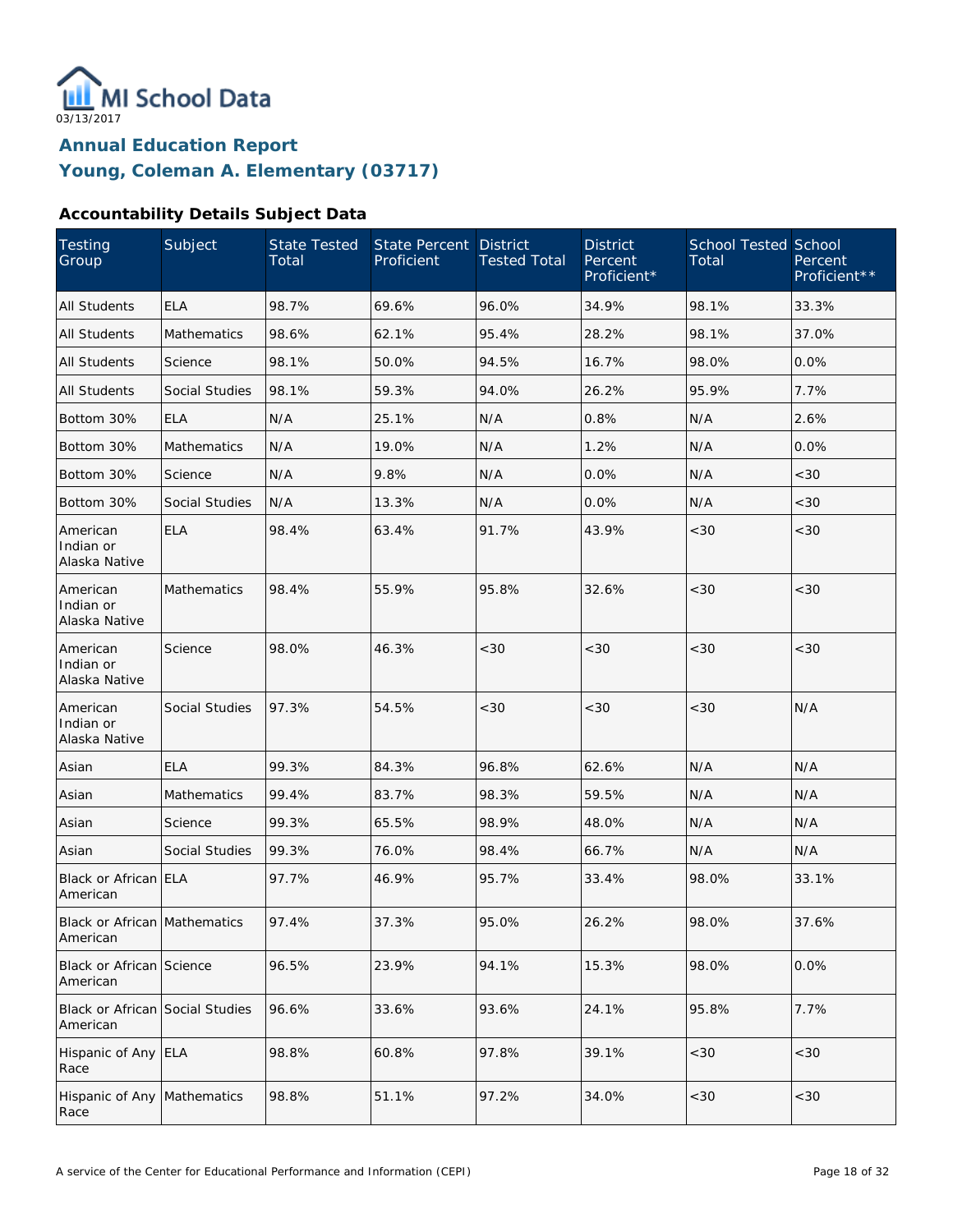

#### **Accountability Details Subject Data**

| <b>Testing</b><br>Group                                   | Subject               | <b>State Tested</b><br>Total | <b>State Percent</b><br>Proficient | <b>District</b><br><b>Tested Total</b> | <b>District</b><br>Percent<br>Proficient* | <b>School Tested School</b><br>Total | Percent<br>Proficient** |
|-----------------------------------------------------------|-----------------------|------------------------------|------------------------------------|----------------------------------------|-------------------------------------------|--------------------------------------|-------------------------|
| Hispanic of Any<br>Race                                   | Science               | 98.1%                        | 36.7%                              | 96.0%                                  | 19.3%                                     | N/A                                  | N/A                     |
| Hispanic of Any<br>Race                                   | Social Studies        | 98.0%                        | 47.7%                              | 96.0%                                  | 31.3%                                     | N/A                                  | N/A                     |
| Native<br>Hawaiian or<br>Other Pacific<br>Islander        | <b>ELA</b>            | 99.5%                        | 72.4%                              | <30                                    | <30                                       | N/A                                  | N/A                     |
| Native<br>Hawaiian or<br>Other Pacific<br>Islander        | Mathematics           | 99.7%                        | 65.9%                              | <30                                    | <30                                       | N/A                                  | N/A                     |
| Native<br>Hawaiian or<br><b>Other Pacific</b><br>Islander | Science               | 99.7%                        | 59.6%                              | <30                                    | <30                                       | N/A                                  | N/A                     |
| Native<br>Hawaiian or<br>Other Pacific<br>Islander        | <b>Social Studies</b> | 99.6%                        | 65.7%                              | <30                                    | <30                                       | N/A                                  | N/A                     |
| Two or More<br>Races                                      | <b>ELA</b>            | 98.9%                        | 67.8%                              | 100.0%                                 | 29.1%                                     | N/A                                  | N/A                     |
| Two or More<br>Races                                      | Mathematics           | 98.7%                        | 59.2%                              | 95.1%                                  | 15.1%                                     | N/A                                  | N/A                     |
| Two or More<br>Races                                      | Science               | 98.5%                        | 45.2%                              | <30                                    | <30                                       | N/A                                  | N/A                     |
| Two or More<br>Races                                      | <b>Social Studies</b> | 98.5%                        | 57.3%                              | <30                                    | $<30$                                     | N/A                                  | N/A                     |
| White                                                     | <b>ELA</b>            | 99.0%                        | 75.6%                              | 92.9%                                  | 37.0%                                     | <30                                  | N/A                     |
| White                                                     | <b>Mathematics</b>    | 98.9%                        | 68.4%                              | 95.5%                                  | 32.3%                                     | <30                                  | N/A                     |
| White                                                     | Science               | 98.6%                        | 57.1%                              | 93.3%                                  | 21.5%                                     | N/A                                  | N/A                     |
| White                                                     | Social Studies        | 98.5%                        | 65.8%                              | 92.5%                                  | 30.2%                                     | N/A                                  | N/A                     |
| Economically<br>Disadvantaged                             | <b>ELA</b>            | 98.3%                        | 56.8%                              | 96.0%                                  | 32.6%                                     | 97.5%                                | 33.7%                   |
| Economically<br>Disadvantaged                             | Mathematics           | 98.2%                        | 48.5%                              | 95.3%                                  | 26.6%                                     | 98.4%                                | 39.2%                   |
| Economically<br>Disadvantaged                             | Science               | 97.5%                        | 35.0%                              | 94.4%                                  | 15.8%                                     | 97.5%                                | 0.0%                    |
| Economically<br>Disadvantaged                             | Social Studies        | 97.5%                        | 43.9%                              | 94.1%                                  | 24.0%                                     | 95.0%                                | 6.5%                    |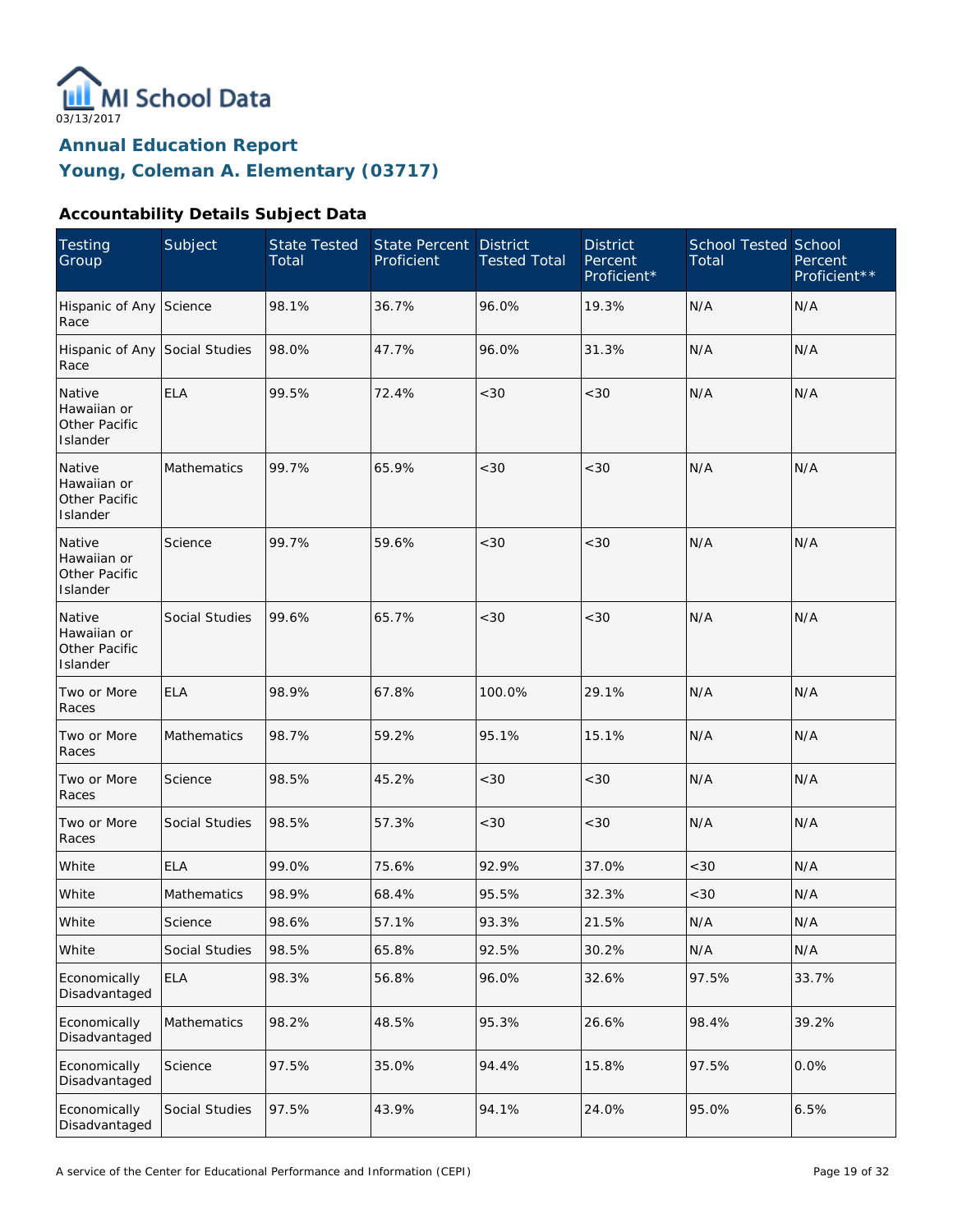

#### **Accountability Details Subject Data**

| <b>Testing</b><br>Group                     | Subject            | <b>State Tested</b><br>Total | State Percent<br>Proficient | <b>District</b><br><b>Tested Total</b> | <b>District</b><br>Percent<br>Proficient* | <b>School Tested School</b><br>Total | Percent<br>Proficient** |
|---------------------------------------------|--------------------|------------------------------|-----------------------------|----------------------------------------|-------------------------------------------|--------------------------------------|-------------------------|
| English<br>Language<br>Learners             | <b>ELA</b>         | 98.8%                        | 49.5%                       | 97.8%                                  | 34.3%                                     | N/A                                  | N/A                     |
| English<br>Language<br>Learners             | <b>Mathematics</b> | 99.0%                        | 48.4%                       | 97.0%                                  | 32.2%                                     | N/A                                  | N/A                     |
| English<br>Language<br>Learners             | Science            | 98.5%                        | 22.0%                       | 95.8%                                  | 15.5%                                     | N/A                                  | N/A                     |
| English<br>Language<br>Learners             | Social Studies     | 98.2%                        | 30.9%                       | 95.9%                                  | 25.0%                                     | N/A                                  | N/A                     |
| <b>Students With</b><br><b>Disabilities</b> | <b>ELA</b>         | 97.2%                        | 40.1%                       | 92.4%                                  | 18.7%                                     | < 30                                 | < 30                    |
| <b>Students With</b><br><b>Disabilities</b> | <b>Mathematics</b> | 97.1%                        | 36.5%                       | 90.7%                                  | 18.8%                                     | < 30                                 | <30                     |
| <b>Students With</b><br><b>Disabilities</b> | Science            | 97.0%                        | 26.5%                       | 92.6%                                  | 11.0%                                     | <30                                  | <30                     |
| <b>Students With</b><br><b>Disabilities</b> | Social Studies     | 96.6%                        | 30.8%                       | 90.7%                                  | 12.2%                                     | < 30                                 | < 30                    |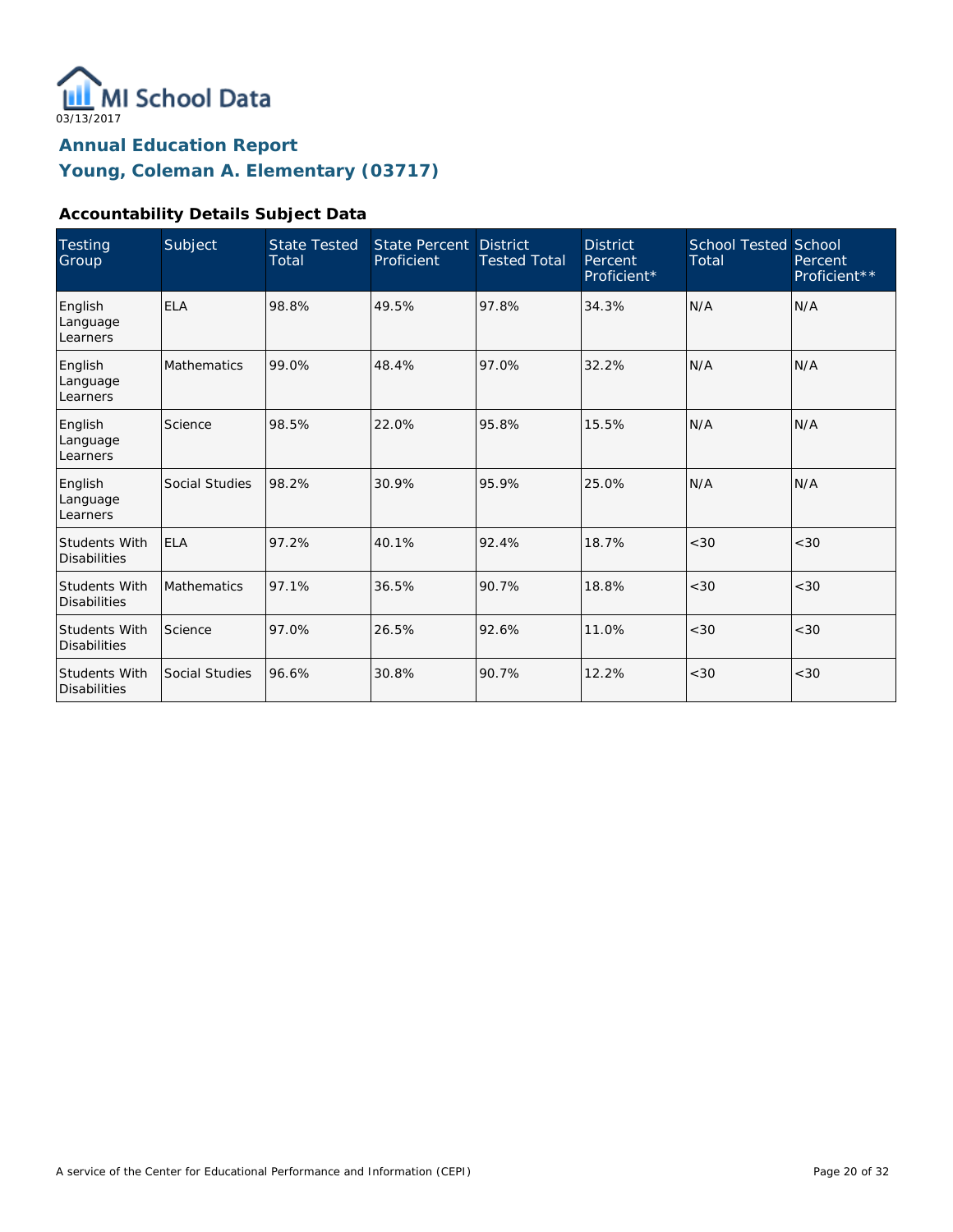

#### **Accountability Details Graduation Data**

| Student Group                                        | Statewide | <b>District</b> | School |
|------------------------------------------------------|-----------|-----------------|--------|
| <b>All Students</b>                                  | 79.65%    | N/A             | N/A    |
| American Indian or Alaska<br>Native                  | 66.57%    | N/A             | N/A    |
| Asian                                                | 90.20%    | N/A             | N/A    |
| Black or African American                            | 67.36%    | N/A             | N/A    |
| Hispanic of Any Race                                 | 72.60%    | N/A             | N/A    |
| Native Hawaiian or Other Pacific 177.68%<br>Islander |           | N/A             | N/A    |
| Two or More Races                                    | 73.67%    | N/A             | N/A    |
| White                                                | 83.38%    | N/A             | N/A    |
| Female                                               | 83.46%    | N/A             | N/A    |
| Male                                                 | 76.04%    | N/A             | N/A    |
| Economically Disadvantaged                           | 67.10%    | N/A             | N/A    |
| English Language Learners                            | 72.11%    | N/A             | N/A    |
| <b>Students With Disabilities</b>                    | 55.35%    | N/A             | N/A    |
| Bottom 30%                                           | N/A       | N/A             | N/A    |

*\* All data based on students enrolled for a full academic year.*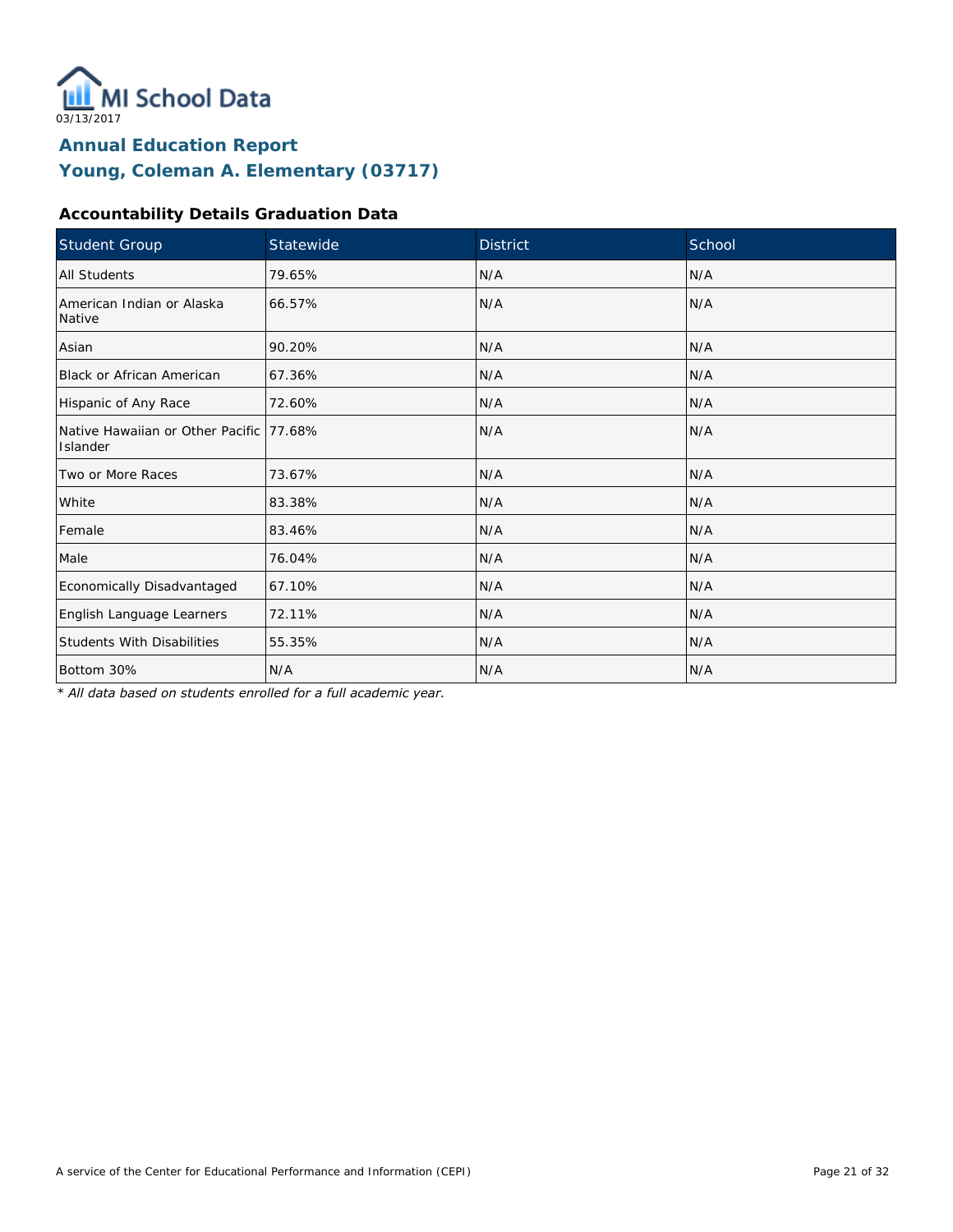

**Young, Coleman A. Elementary (03717)**

#### **Accountability Details Attendance Data**

| <b>Student Group</b> | Statewide | <b>District</b> | <b>School</b> |
|----------------------|-----------|-----------------|---------------|
| All Students         | 94.32%    | 87.02%          | 85.80%        |

*\* All data based on students enrolled for a full academic year.*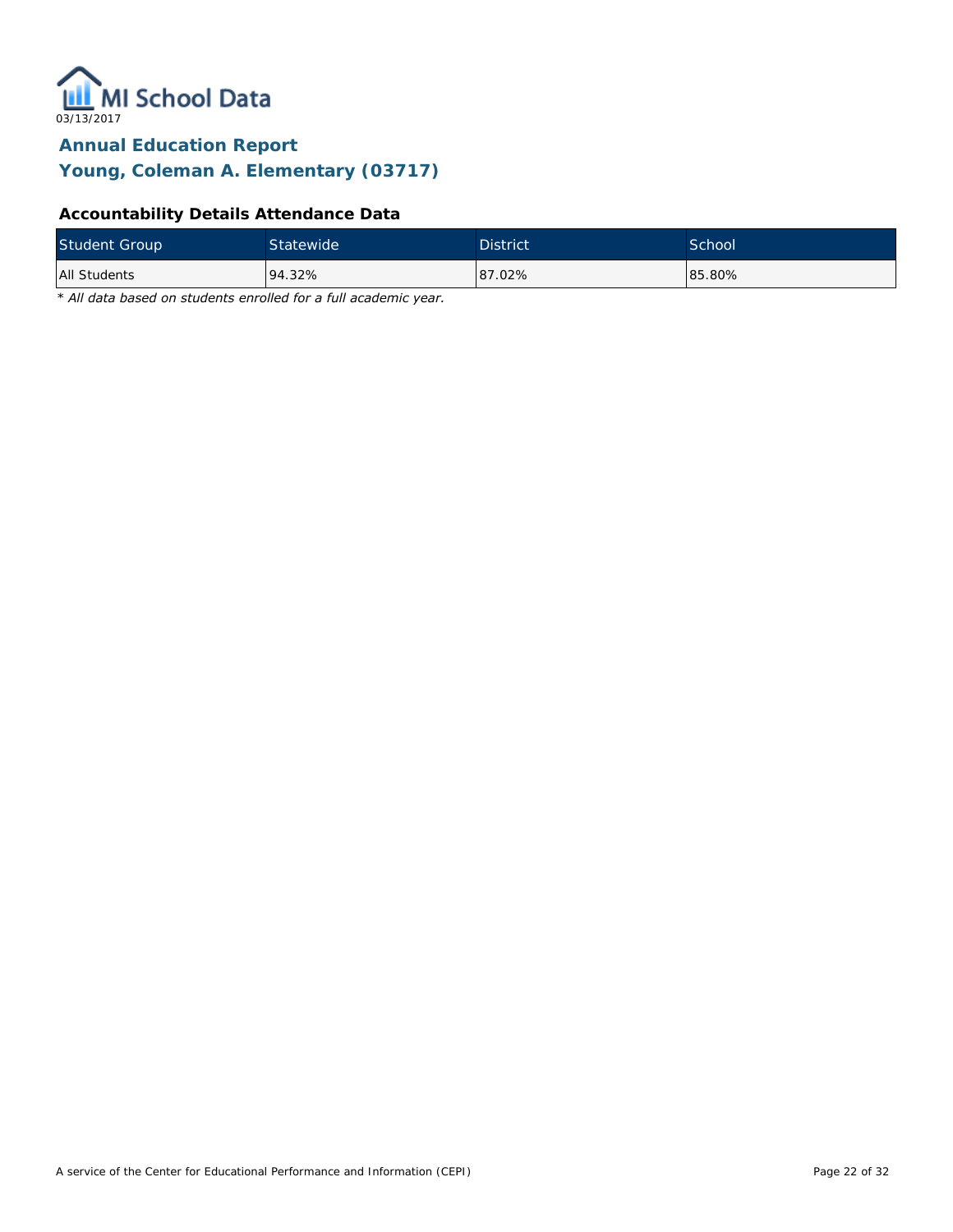

#### **Accountability Status District Data**

| <b>District</b><br><b>Name</b> | <b>ELA Status</b> | <b>ELA Score</b> | Math Status Math Score |  | Science<br><b>Status</b> | Science<br>Score | Social<br><b>Studies</b><br><b>Status</b> | <b>Social</b><br><b>Studies</b><br>Score <sup>®</sup> | Overall<br><b>Status</b> | Overall Score |
|--------------------------------|-------------------|------------------|------------------------|--|--------------------------|------------------|-------------------------------------------|-------------------------------------------------------|--------------------------|---------------|
|--------------------------------|-------------------|------------------|------------------------|--|--------------------------|------------------|-------------------------------------------|-------------------------------------------------------|--------------------------|---------------|

No Data to Display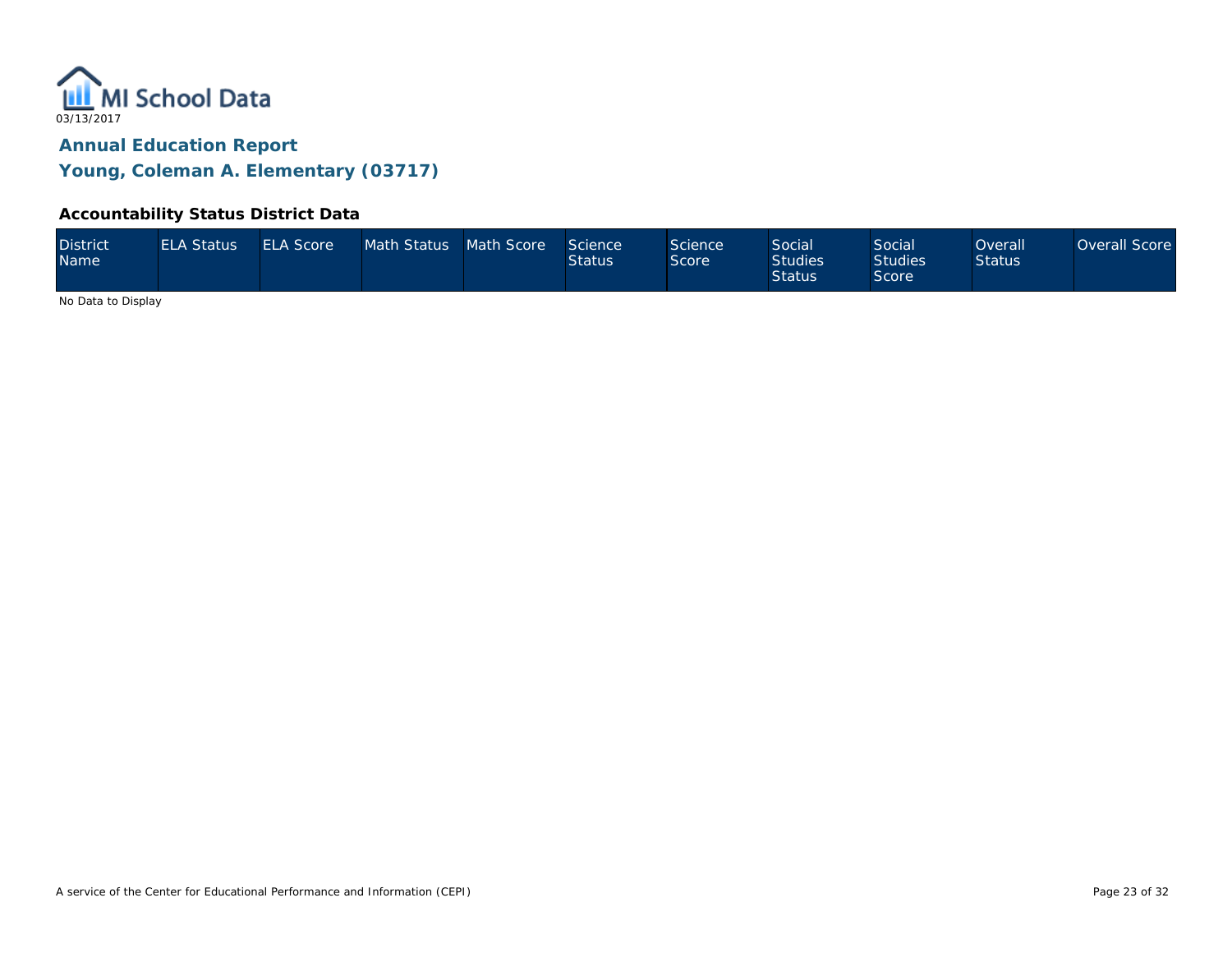

#### **Accountability Status School Data**

| School Name ELA Status             |               | <b>ELA Score</b> | Math Status | Math Score | Science<br><b>Status</b> | <b>Science</b><br>Score | Social<br><b>Studies</b><br><b>Status</b> | Social<br><b>Studies</b><br>Score | Overall<br><b>Status</b> | Overall Score |
|------------------------------------|---------------|------------------|-------------|------------|--------------------------|-------------------------|-------------------------------------------|-----------------------------------|--------------------------|---------------|
| Young,<br>Coleman A.<br>Elementary | <b>IGreen</b> |                  | l Green     |            | Red                      |                         | Red                                       |                                   | Red                      | 16            |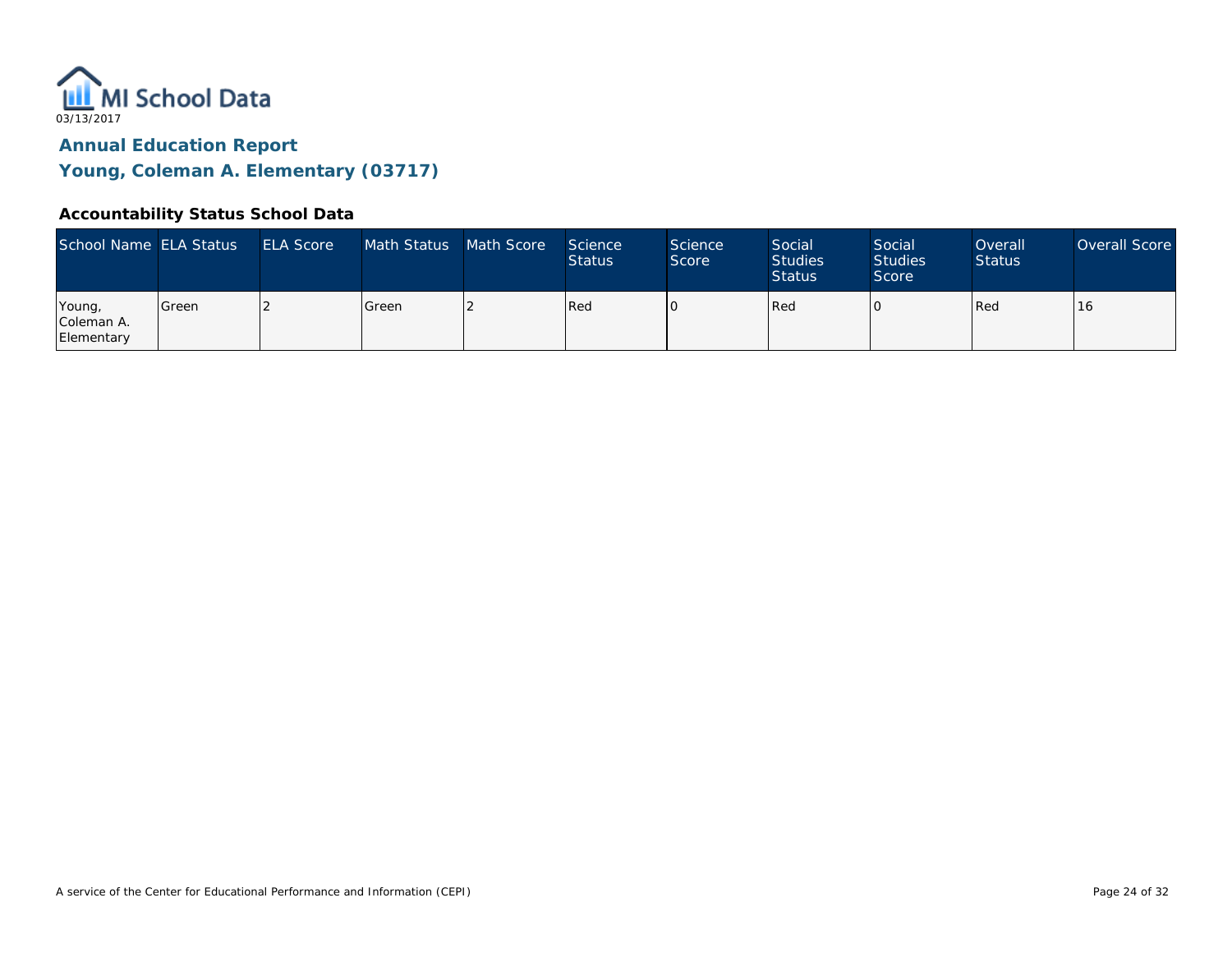

#### **Young, Coleman A. Elementary (03717)**

#### **Teacher Quality - Qualification**

|                              | <b>Other</b> | B.A. | M.A. | P.H.D. |
|------------------------------|--------------|------|------|--------|
| Professional                 |              |      | 18   |        |
| Qualifications of All Public |              |      |      |        |
| Elementary and               |              |      |      |        |
| Secondary School             |              |      |      |        |
| Teachers in the School       |              |      |      |        |

*Professional Qualifications are defined by the State and may include information such as the degrees of public school teachers (e.g., percentage of teachers with Bachelors Degrees or Masters Degrees) or the percentage of fully certified teachers*

#### **Teacher Quality - Class**

|                                                                                                                                        | School Aggregate | <b>High-Poverty Schools</b> | Low-Poverty Schools |
|----------------------------------------------------------------------------------------------------------------------------------------|------------------|-----------------------------|---------------------|
| Percentage of Core Academic<br>Subject Elementary and<br>Secondary School Classes not<br>Taught by Highly Qualified<br><b>Teachers</b> | $0.0\%$          | $0.0\%$                     | IN/A                |

#### **Teacher Quality - Provisional**

|                                                                                                                    | Certification Percent |
|--------------------------------------------------------------------------------------------------------------------|-----------------------|
| Percentage of Public Elementary and Secondary School Teachers   0.0%<br>in the School with Emergency Certification |                       |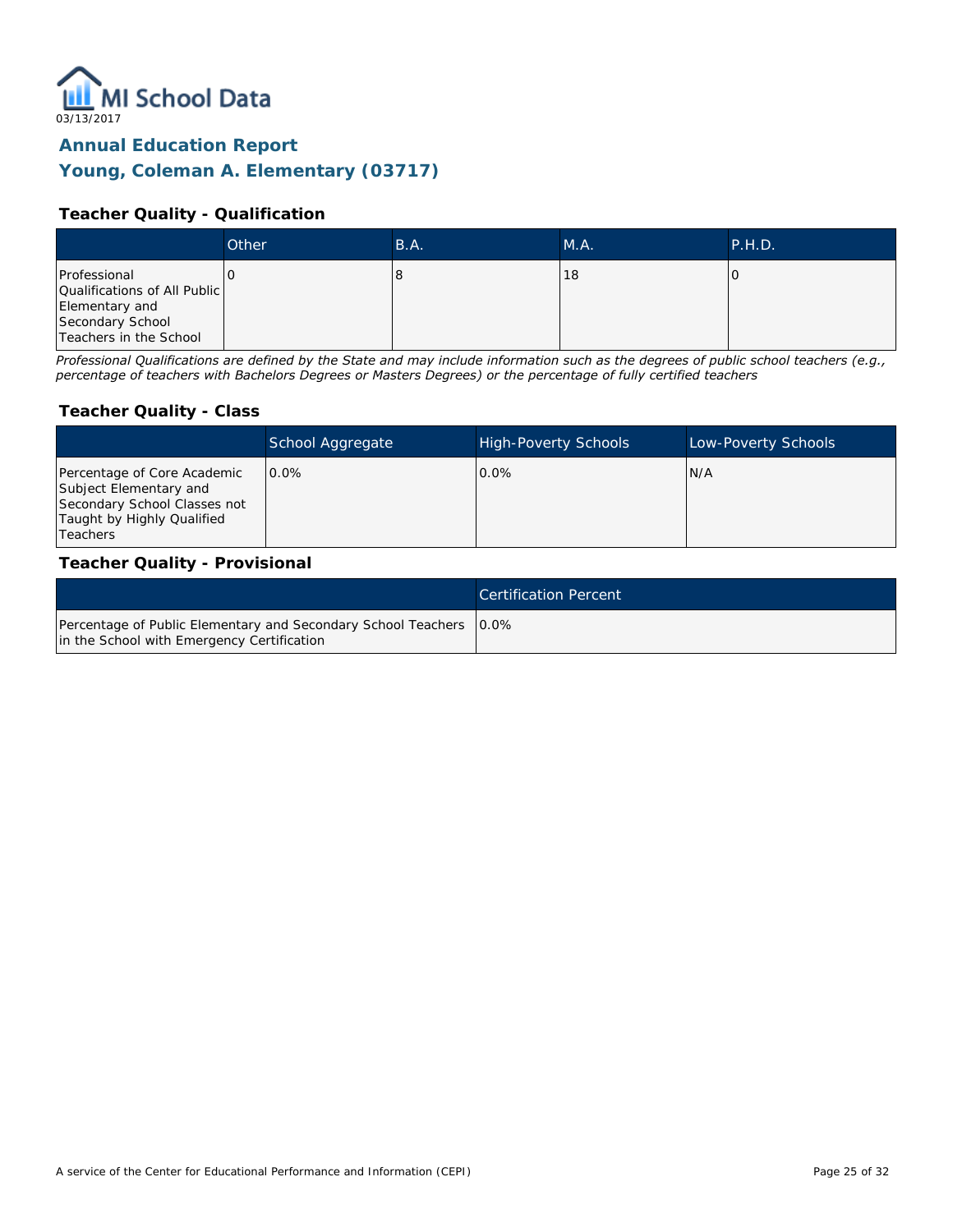

#### **NAEP Grade 4 Math**

|                                                                                                                                                                                                    | Percent of<br><b>Students</b> | Percent below<br><b>Basic</b>    | <b>Percent Basic</b>                                  | Percent Proficient                                             | Percent Advanced                                      |
|----------------------------------------------------------------------------------------------------------------------------------------------------------------------------------------------------|-------------------------------|----------------------------------|-------------------------------------------------------|----------------------------------------------------------------|-------------------------------------------------------|
| <b>All Students</b>                                                                                                                                                                                | 100                           | 23                               | 77                                                    | 34                                                             | 5                                                     |
| Male<br>Female                                                                                                                                                                                     | 51<br>49                      | 22<br>23                         | 78<br>77                                              | 36<br>32                                                       | 6<br>$\overline{4}$                                   |
| National Lunch<br>Program Eligibility<br>Eligible<br>Not Eligible<br>Info not available                                                                                                            | 47<br>53<br>#                 | 36<br>10<br>$\pm$                | 64<br>90<br>$\ddagger$                                | 17<br>49<br>$\ddagger$                                         | 9<br>$\ddagger$                                       |
| Race/Ethnicity<br>White<br><b>Black or African</b><br>American<br>Hispanic<br>Asian<br>American Indian or<br>Alaska Native<br>Native Hawaiian or<br>Other Pacific<br>Islander<br>Two or More Races | 72<br>15<br>6<br>#<br>3       | 15<br>53<br>38<br>11<br>$^\ddag$ | 85<br>47<br>62<br>89<br>‡<br>$\ddagger$<br>$\ddagger$ | 39<br>10<br>21<br>58<br>$\ddagger$<br>$\ddagger$<br>$\ddagger$ | 5<br>8#35<br>3<br>19<br>$\ddagger$<br>$\ddagger$<br>‡ |
| Student classified as<br>having a disability<br><b>SD</b><br>Not SD                                                                                                                                | 12<br>88                      | 47<br>19                         | 53<br>81                                              | 14<br>37                                                       | 5                                                     |
| Student is an English<br>Language Learner<br><b>ELL</b><br>Not ELL                                                                                                                                 | 5<br>95                       | 42<br>22                         | 58<br>78                                              | 16<br>35                                                       | 5                                                     |

*‡ Reporting Standards not met. Note: Observed differences are not necessarily statistically significant. Detail may not sum to total because of rounding. SOURCE: U.S. Department of Education. Institute for Education Sciences. National Center for Education Statistics. National Assessment of Educational Progress (NAEP) 2015 Mathematics Achievement.*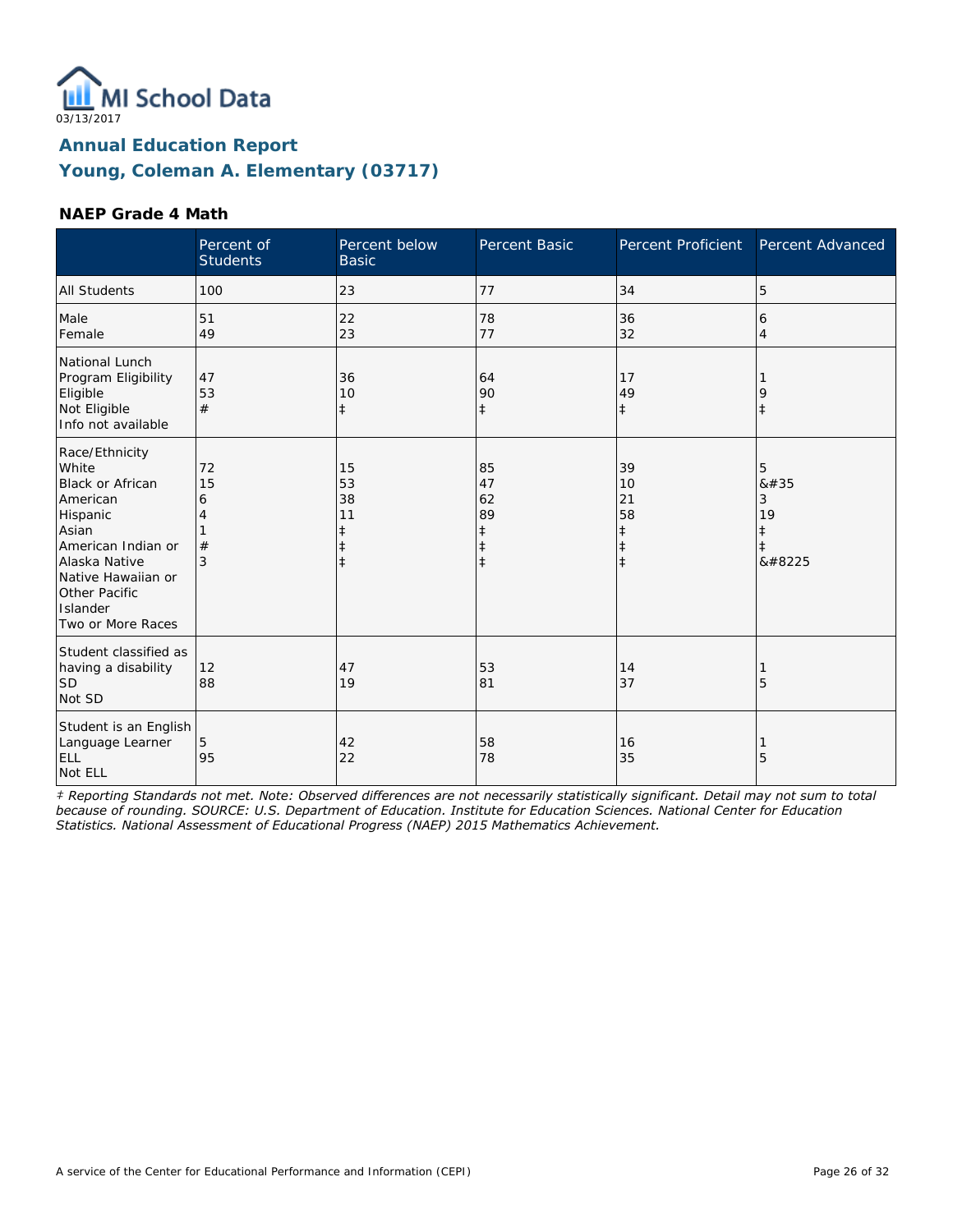

#### **NAEP Grade 8 Math**

|                                                                                                                                                                                                    | Percent of<br><b>Students</b>             | Percent below<br><b>Basic</b>                         | Percent Basic                                         | Percent Proficient                              | Percent Advanced                |
|----------------------------------------------------------------------------------------------------------------------------------------------------------------------------------------------------|-------------------------------------------|-------------------------------------------------------|-------------------------------------------------------|-------------------------------------------------|---------------------------------|
| <b>All Students</b>                                                                                                                                                                                | 100                                       | 32                                                    | 39                                                    | 22                                              | 7                               |
| Male<br>Female                                                                                                                                                                                     | 51<br>49                                  | 31<br>34                                              | 39<br>39                                              | 23<br>21                                        | 6                               |
| National Lunch<br>Program Eligibility<br>Eligible<br>Not Eligible<br>Info not available                                                                                                            | 45<br>55<br>#                             | 48<br>19<br>$\ddagger$                                | 39<br>40<br>$\ddagger$                                | 12<br>30<br>$\ddagger$                          | 2<br>11<br>$\pm$                |
| Race/Ethnicity<br>White<br><b>Black or African</b><br>American<br>Hispanic<br>Asian<br>American Indian or<br>Alaska Native<br>Native Hawaiian or<br>Other Pacific<br>Islander<br>Two or More Races | 69<br>20<br>4<br>3<br>#<br>$\overline{2}$ | 23<br>66<br>38<br>11<br>ŧ<br>$\ddagger$<br>$\ddagger$ | 43<br>29<br>44<br>18<br>ŧ<br>$\ddagger$<br>$\ddagger$ | 26<br>5<br>15<br>39<br>$\ddagger$<br>$\ddagger$ | $^{\#}$<br>$\overline{4}$<br>32 |
| Student classified as<br>having a disability<br><b>SD</b><br>Not SD                                                                                                                                | 11<br>89                                  | 77<br>27                                              | 19<br>41                                              | 3<br>24                                         | $^{\#}$<br>7                    |
| Student is an English<br>Language Learner<br>ELL<br>Not ELL                                                                                                                                        | 3<br>97                                   | 54<br>32                                              | 33<br>39                                              | 11<br>22                                        | 2<br>$\overline{7}$             |

*‡ Reporting Standards not met. NOTE: Observed differences are not necessarily statistically significant. Detail may not sum to total because of rounding. SOURCE: U.S. Department of Education. Institute for Education Sciences. National Center for Education Statistics. National Assessment of Educational Progress (NAEP) 2015 Mathematics Achievement.*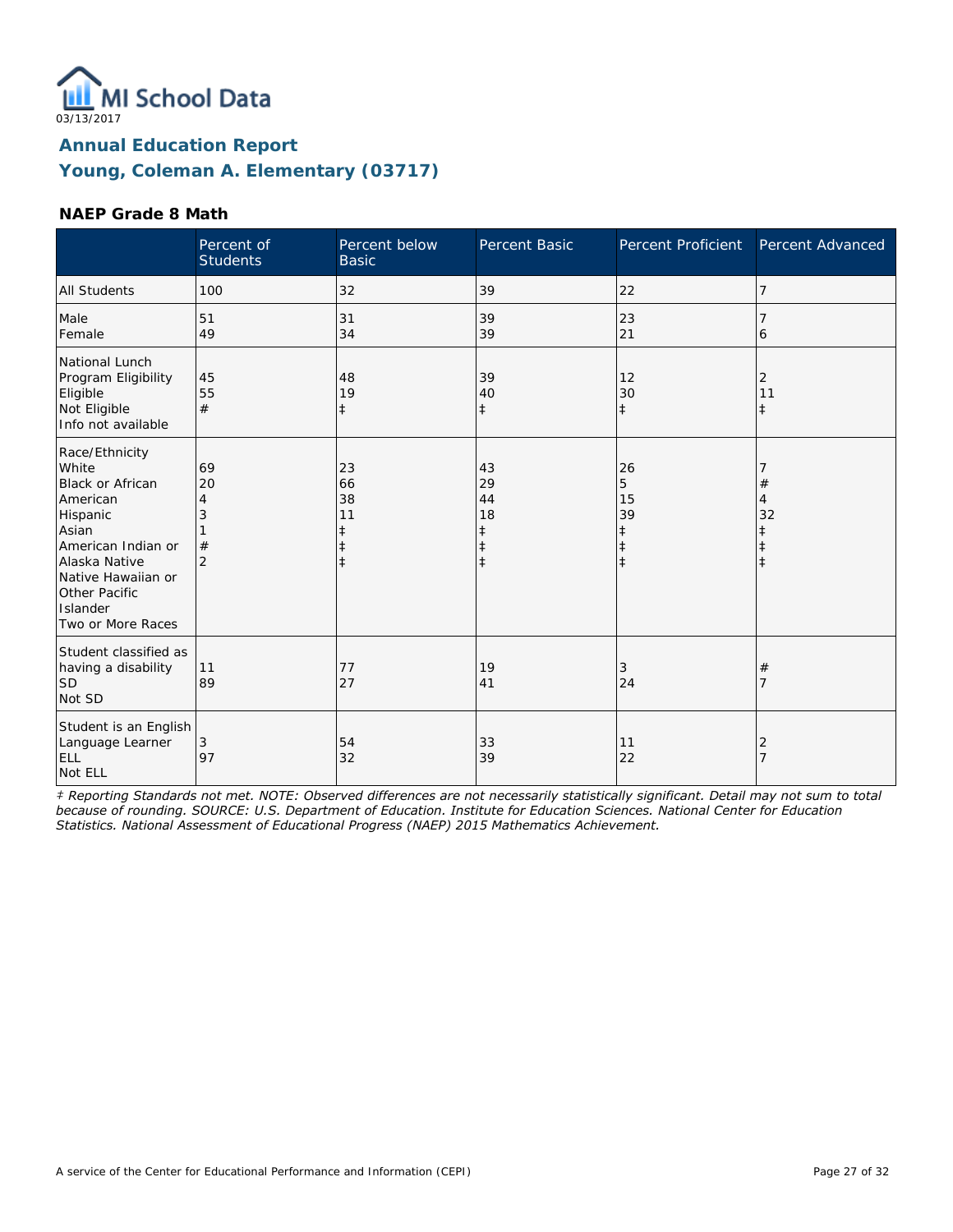

#### **NAEP Grade 12 Math**

|                                                                                                                                                                                                    | Percent of<br><b>Students</b>  | Percent below<br><b>Basic</b>                            | Percent Basic                       | Percent Proficient                       | Percent Advanced      |
|----------------------------------------------------------------------------------------------------------------------------------------------------------------------------------------------------|--------------------------------|----------------------------------------------------------|-------------------------------------|------------------------------------------|-----------------------|
| <b>All Students</b>                                                                                                                                                                                | 100                            | 34                                                       | 41                                  | 23                                       | 2                     |
| Male<br>Female                                                                                                                                                                                     | 51<br>49                       | 32<br>35                                                 | 41<br>42                            | 26<br>22                                 |                       |
| National Lunch<br>Program Eligibility<br>Eligible<br>Not Eligible<br>Info not available                                                                                                            | 35<br>64<br>$\Omega$           | 54<br>22<br>$\mathbf{O}$                                 | 37<br>44<br>O                       | 9<br>32<br>$\mathbf{O}$                  | O<br>2<br>$\Omega$    |
| Race/Ethnicity<br>White<br><b>Black or African</b><br>American<br>Hispanic<br>Asian<br>American Indian or<br>Alaska Native<br>Native Hawaiian or<br>Other Pacific<br>Islander<br>Two or More Races | 76<br>14<br>5<br>3<br>$\Omega$ | 26<br>68<br>58<br>26<br>$\mathbf{O}$<br>0<br>$\mathbf 0$ | 42<br>27<br>33<br>32<br>0<br>0<br>0 | 30<br>5<br>9<br>35<br>0<br>0<br>$\Omega$ | 2<br>Ω<br>Ω<br>0<br>Ω |
| Student classified as<br>having a disability<br><b>SD</b><br>Not SD                                                                                                                                | 9<br>91                        | 78<br>30                                                 | 19<br>43                            | 3<br>25                                  | O<br>2                |
| Student is an English<br>Language Learner<br>ELL<br>Not ELL                                                                                                                                        | 2<br>98                        | 0<br>33                                                  | 0<br>41                             | 0<br>24                                  | 0<br>2                |

*‡ Reporting Standards not met. NOTE: Observed differences are not necessarily statistically significant. Detail may not sum to total because of rounding. SOURCE: U.S. Department of Education. Institute for Education Sciences. National Center for Education Statistics. National Assessment of Educational Progress (NAEP) 2015 Mathematics Achievement.*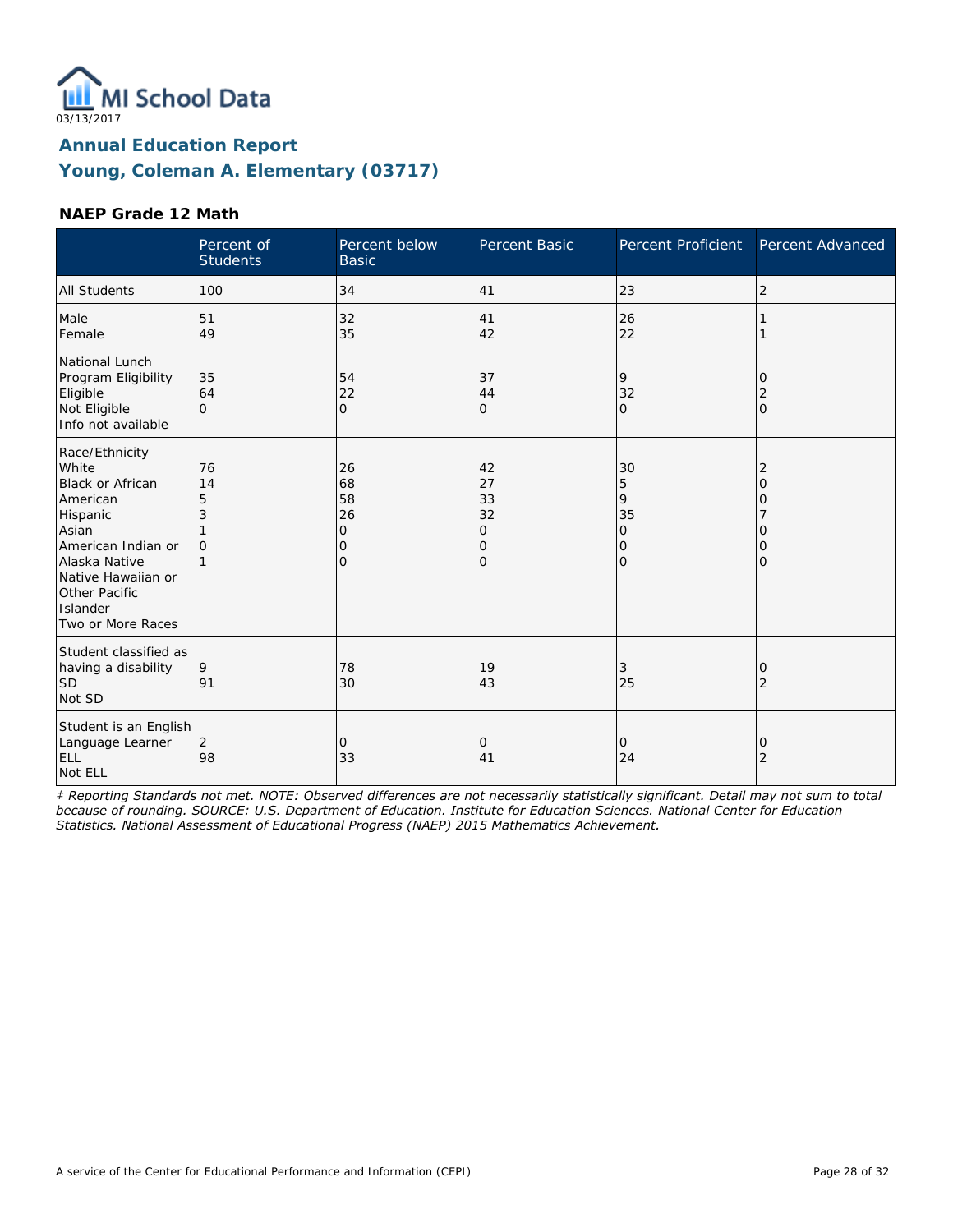

#### **NAEP Grade 4 Reading**

|                                                                                                                                                                                                    | Percent of<br><b>Students</b> | Percent below<br><b>Basic</b>                 | Percent Basic                                          | <b>Percent Proficient</b>                    | Percent Advanced                |
|----------------------------------------------------------------------------------------------------------------------------------------------------------------------------------------------------|-------------------------------|-----------------------------------------------|--------------------------------------------------------|----------------------------------------------|---------------------------------|
| <b>All Students</b>                                                                                                                                                                                | 100                           | 37                                            | 63                                                     | 29                                           | 5                               |
| Male<br>Female                                                                                                                                                                                     | 50<br>50                      | 39<br>34                                      | 61<br>66                                               | 26<br>31                                     | 5<br>6                          |
| National Lunch<br>Program Eligibility<br>Eligible<br>Not Eligible<br>Info not available                                                                                                            | 48<br>52<br>#                 | 50<br>24<br>$\ddagger$                        | 50<br>76<br>$\ddagger$                                 | 16<br>40<br>$\ddagger$                       | 8                               |
| Race/Ethnicity<br>White<br><b>Black or African</b><br>American<br>Hispanic<br>Asian<br>American Indian or<br>Alaska Native<br>Native Hawaiian or<br>Other Pacific<br>Islander<br>Two or More Races | 72<br>14<br>6<br>4<br>#<br>3  | 32<br>66<br>49<br>16<br>ŧ<br>$\ddagger$<br>30 | 68<br>34<br>51<br>84<br>$\ddagger$<br>$\ddagger$<br>70 | 32<br>9<br>17<br>49<br>‡<br>$\ddagger$<br>37 | 6<br>15<br>ŧ<br>$\ddagger$<br>8 |
| Student classified as<br>having a disability<br><b>SD</b><br>Not SD                                                                                                                                | 12<br>88                      | 76<br>32                                      | 24<br>68                                               | 7<br>31                                      | #<br>6                          |
| Student is an English<br>Language Learner<br>ELL<br>Not ELL                                                                                                                                        | 4<br>96                       | 52<br>36                                      | 48<br>64                                               | 16<br>29                                     | 2<br>5                          |

*# Rounds to zero*

*‡ Reporting Standards not met. NOTE: Observed differences are not necessarily statistically significant. Detail may not sum to total because of rounding. SOURCE: U.S. Department of Education, Institute of Education Sciences, National Center for Education Statistics, National Assessment of Educational Progress (NAEP), 2015 Reading Assessment.*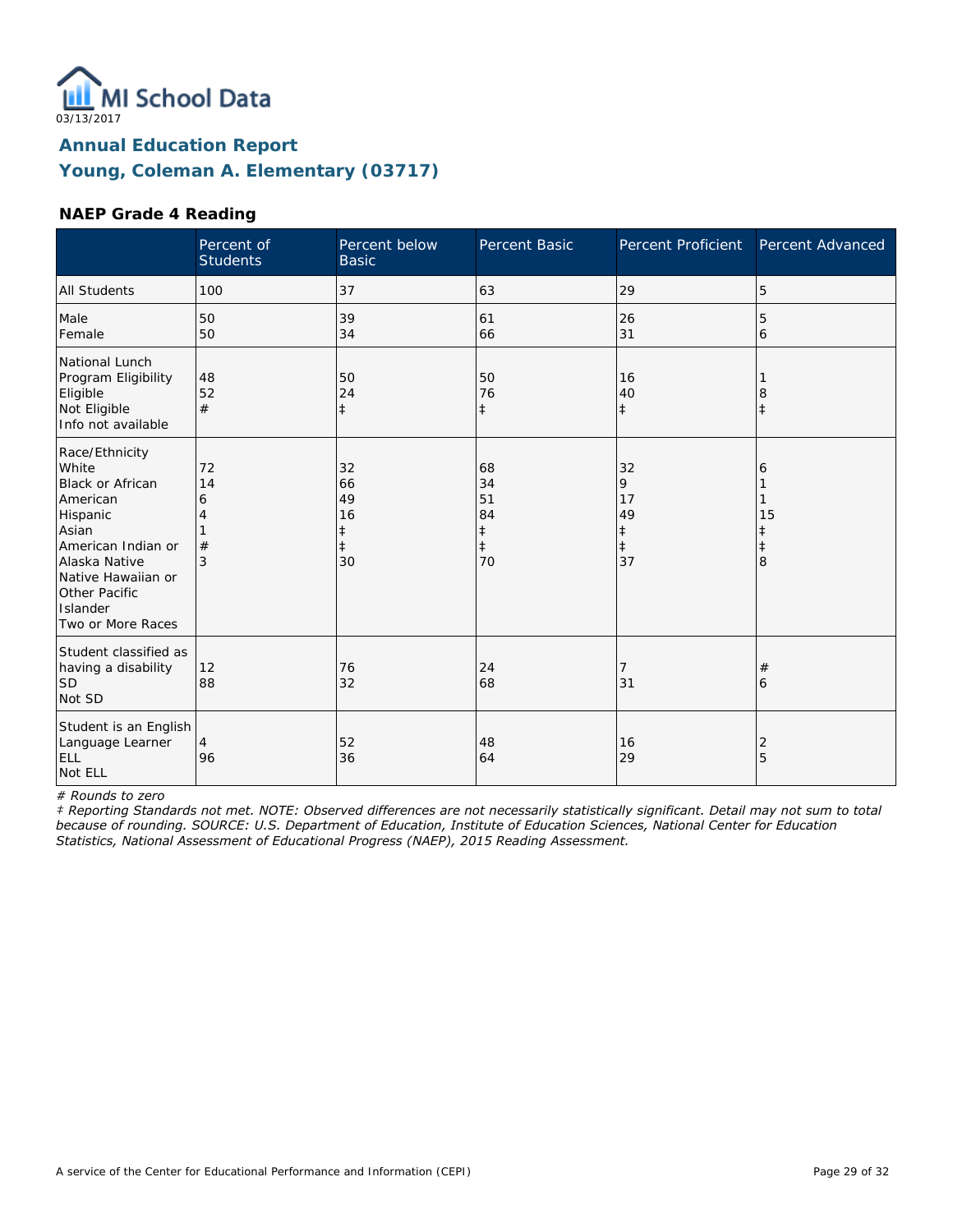

#### **NAEP Grade 8 Reading**

|                                                                                                                                                                                          | Percent of<br><b>Students</b>        | Percent below<br><b>Basic</b>                    | Percent Basic                                    | Percent Proficient                              | Percent Advanced                        |
|------------------------------------------------------------------------------------------------------------------------------------------------------------------------------------------|--------------------------------------|--------------------------------------------------|--------------------------------------------------|-------------------------------------------------|-----------------------------------------|
| <b>All Students</b>                                                                                                                                                                      | 100                                  | 24                                               | 44                                               | 29                                              | 3                                       |
| Male<br>Female                                                                                                                                                                           | 51<br>49                             | 29<br>20                                         | 45<br>42                                         | 25<br>34                                        | 2<br>$\overline{4}$                     |
| National Lunch<br>Program Eligibility<br>Eligible<br>Not Eligible<br>Info not available                                                                                                  | 45<br>55<br>#                        | 37<br>14<br>$\ddagger$                           | 45<br>43<br>$\ddagger$                           | 17<br>39<br>$\ddagger$                          | $\ddagger$                              |
| Race/Ethnicity<br>White<br><b>Black or Afican</b><br>American<br>Hispanic<br>Asian/Native<br>Hawaiian or Pacific<br>Islander<br>American Indian or<br>Alaska Native<br>Two or More Races | 69<br>20<br>4<br>3<br>$\overline{2}$ | 18<br>47<br>27<br>13<br>$\ddagger$<br>$\ddagger$ | 44<br>44<br>41<br>35<br>$\ddagger$<br>$\ddagger$ | 34<br>9<br>29<br>41<br>$\ddagger$<br>$\ddagger$ | 3<br>8#35<br>3<br>10<br>‡<br>$\ddagger$ |
| Student classified as<br>having a disability<br><b>SD</b><br>Not SD                                                                                                                      | 10<br>90                             | 64<br>20                                         | 30<br>45                                         | 5<br>32                                         | #<br>3                                  |
| Student is an English<br>Language Learner<br>ELL<br>Not ELL                                                                                                                              | 3<br>97                              | 57<br>23                                         | 37<br>44                                         | 6<br>30                                         | $^{\#}$<br>3                            |

*# Rounds to zero*

*‡ Reporting Standards not met. NOTE: Observed differences are not necessarily statistically significant. Detail may not sum to total because of rounding. SOURCE: U.S. Department of Education, Institute of Education Sciences, National Center for Education Statistics, National Assessment of Educational Progress (NAEP), 2015 Reading Assessment.*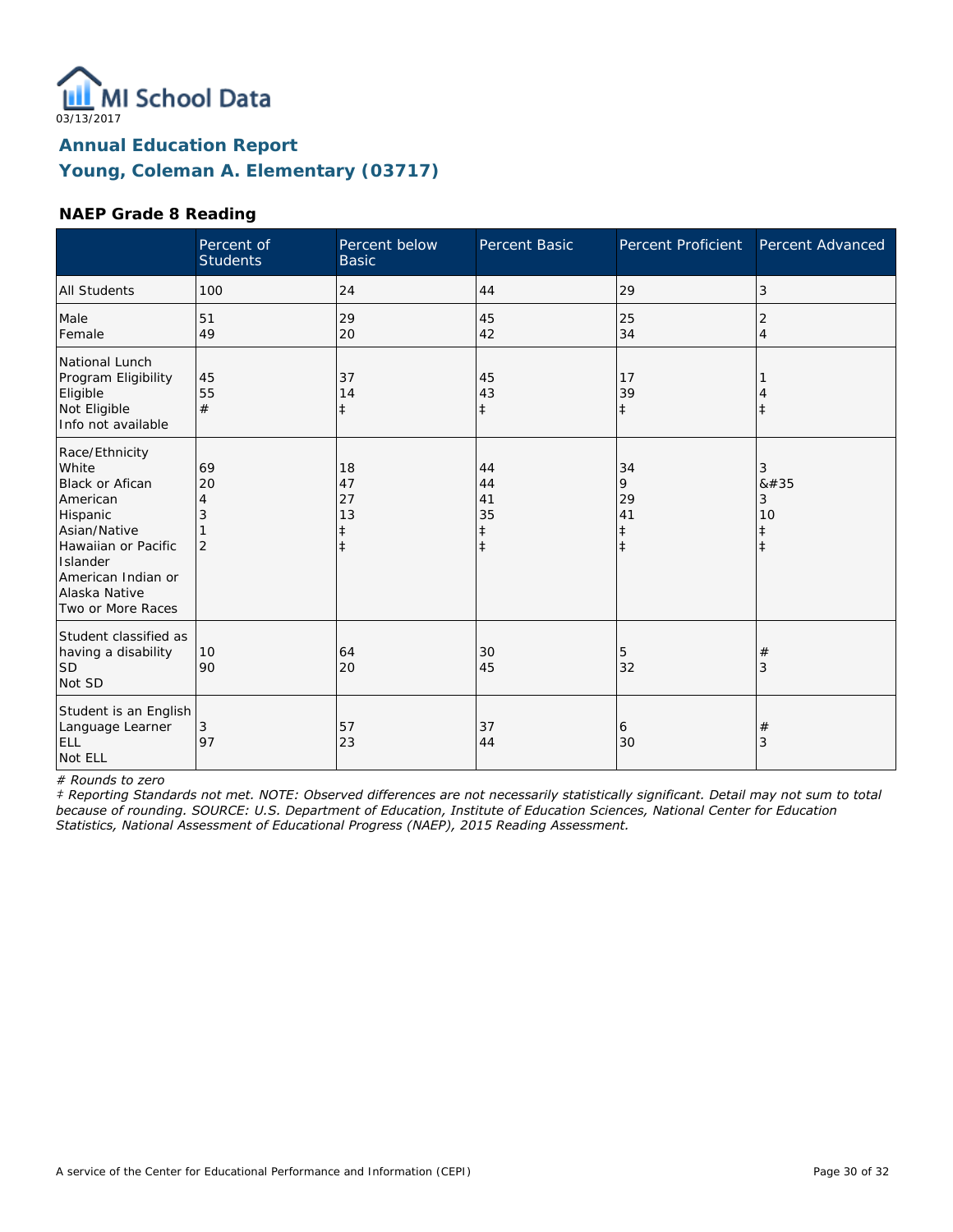

#### **NAEP Grade 12 Reading**

|                                                                                                                                                                                             | Percent of<br><b>Students</b>              | Percent below<br><b>Basic</b>                    | Percent Basic                                    | <b>Percent Proficient</b>            | Percent Advanced                   |
|---------------------------------------------------------------------------------------------------------------------------------------------------------------------------------------------|--------------------------------------------|--------------------------------------------------|--------------------------------------------------|--------------------------------------|------------------------------------|
| <b>All Students</b>                                                                                                                                                                         | 100                                        | 26                                               | 5                                                | 27                                   | 5                                  |
| Male<br>Female                                                                                                                                                                              | 50<br>50                                   | 31<br>20                                         | 37<br>37                                         | 28<br>37                             | 4<br>6                             |
| National Lunch<br>Program Eligibility<br>Eligible<br>Not Eligible<br>Info not available                                                                                                     | 35<br>64<br>1                              | 37<br>19<br>$\mathbf{O}$                         | 39<br>36<br>O                                    | 22<br>38<br>$\mathbf{O}$             | 2<br>O                             |
| Race/Ethnicity<br>White<br>Black or African<br>American<br>Hispanic<br>Asian<br>American Indian or<br>Alaska Native<br>Native Hawaiian or<br>Other Pacific<br>Islander<br>Two or More Races | 76<br>14<br>5<br>3<br>$\Omega$<br>$\Omega$ | 20<br>52<br>34<br>21<br>0<br>0<br>$\overline{O}$ | 38<br>36<br>44<br>26<br>0<br>0<br>$\overline{O}$ | 36<br>12<br>21<br>41<br>0<br>0<br>lo | 6<br>0<br>12<br>0<br>0<br>$\Omega$ |
| Student classified as<br>having a disability<br><b>SD</b><br>Not SD                                                                                                                         | 93                                         | 66<br>23                                         | 25<br>38                                         | 8<br>34                              | 5                                  |
| Student is an English<br>Language Learner<br>ELL<br>Not ELL                                                                                                                                 | 2<br>98                                    | 0<br>25                                          | 0<br>37                                          | 0<br>33                              | 0<br>5                             |

*# Rounds to zero*

*‡ Reporting Standards not met. NOTE: Observed differences are not necessarily statistically significant. Detail may not sum to total because of rounding. SOURCE: U.S. Department of Education, Institute of Education Sciences, National Center for Education Statistics, National Assessment of Educational Progress (NAEP), 2015 Reading Assessment.*